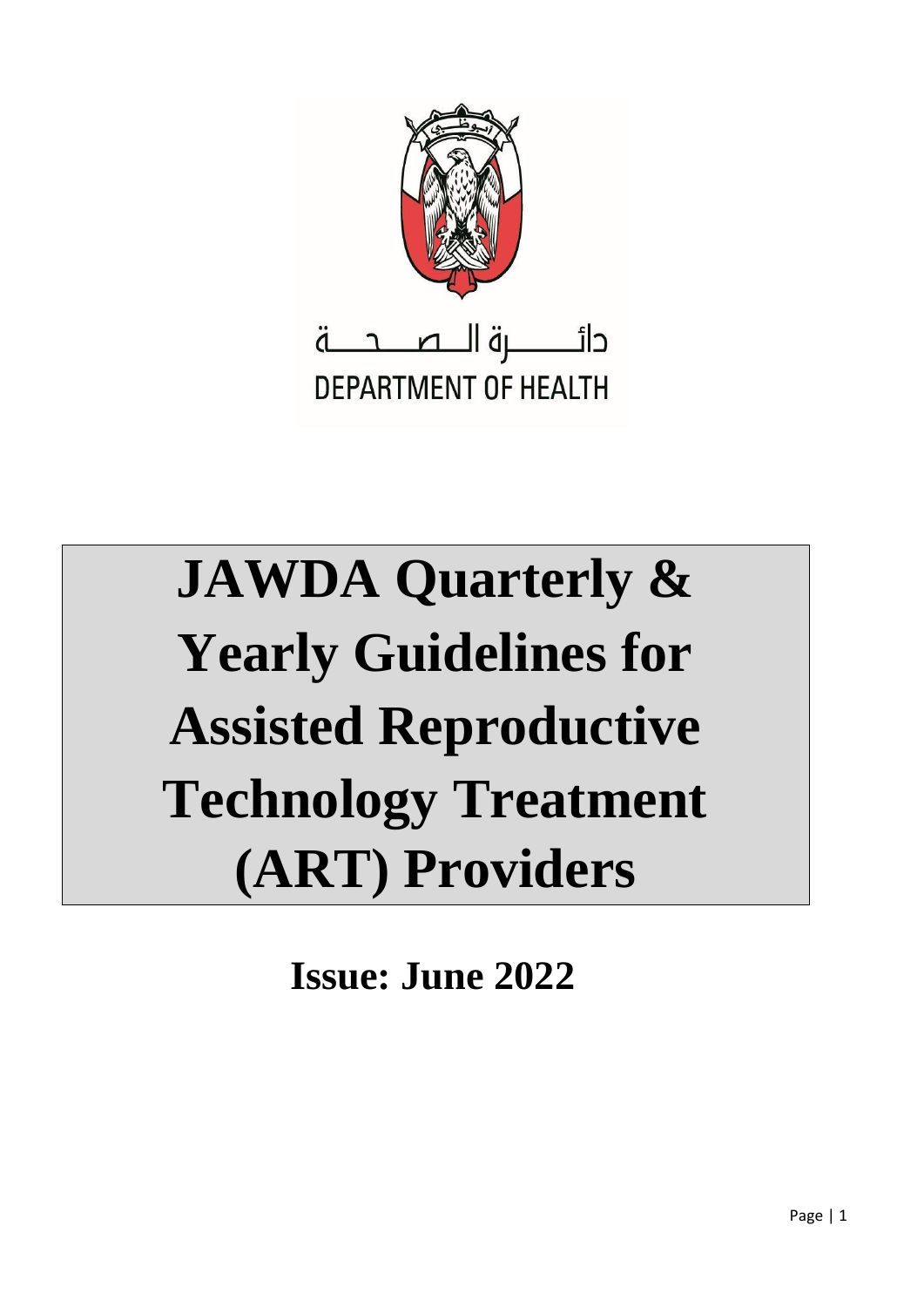|  | <b>Table of Contents</b> |
|--|--------------------------|
|  |                          |

| Successful Surgical Sperm Retrieval processes for Patients with obstructive azoospermia27      |
|------------------------------------------------------------------------------------------------|
| Successful Surgical Sperm Retrieval processes for patients with non-obstructive azoospermia 28 |
|                                                                                                |
|                                                                                                |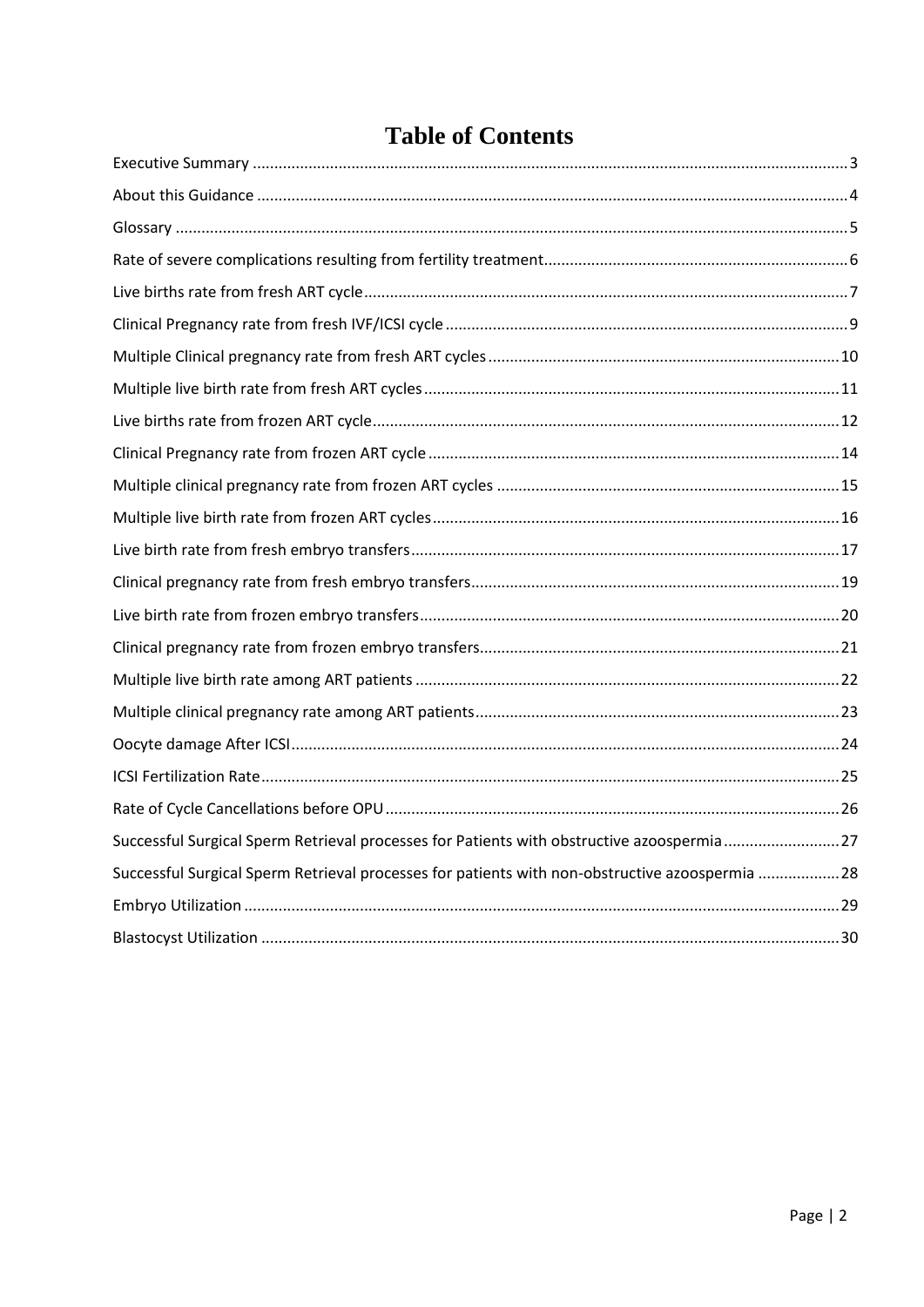# <span id="page-2-0"></span>**Executive Summary**

The Department of Health– Abu Dhabi (DOH) is the regulatory body of the healthcare sector in the Emirate of Abu Dhabi and ensures excellence in healthcare for the community by monitoring the health status of its population.

The Emirate of Abu Dhabi is experiencing a substantial growth in the number of hospitals, centers and clinics. This is ranging from school clinics and mobile units to internationally renowned specialist and tertiary academic centers. Although, access and quality of care has improved dramatically over the last couple of decades, mirroring the economic upturn and population boom of the Abu Dhabi Emirate, however challenges remain in addressing further improvements.

The main challenges that are presented with increasingly dynamic population include an aging population with increased expectation for treatment, utilization of technology and diverse workforce leading to increased complexity of healthcare provision in Abu Dhabi. All of this results in an increased and inherent risk to quality and patient safety.

DOH has developed dynamic and comprehensive quality framework in order to bring about improvements across the health sector. This guidance relates to the quality indicators that DOH is mandating the quarterly reporting against by the operating general and specialist hospitals in Abu Dhabi.

The guidance sets out the full definition and method of calculation for patient safety and clinical effectiveness indicators. For enquiries about this guidance, please contact jawda@DoH.gov.ae

This document is subject for review and therefore it is advisable to utilize online versions available on the DOH website at all times.

| Issued:    | Version 1 October 2019                    |
|------------|-------------------------------------------|
|            | Published updates: Version 2 January 2022 |
|            | Version 3 June 2022                       |
| Effective: | Q <sub>2</sub> 20 <sub>22</sub>           |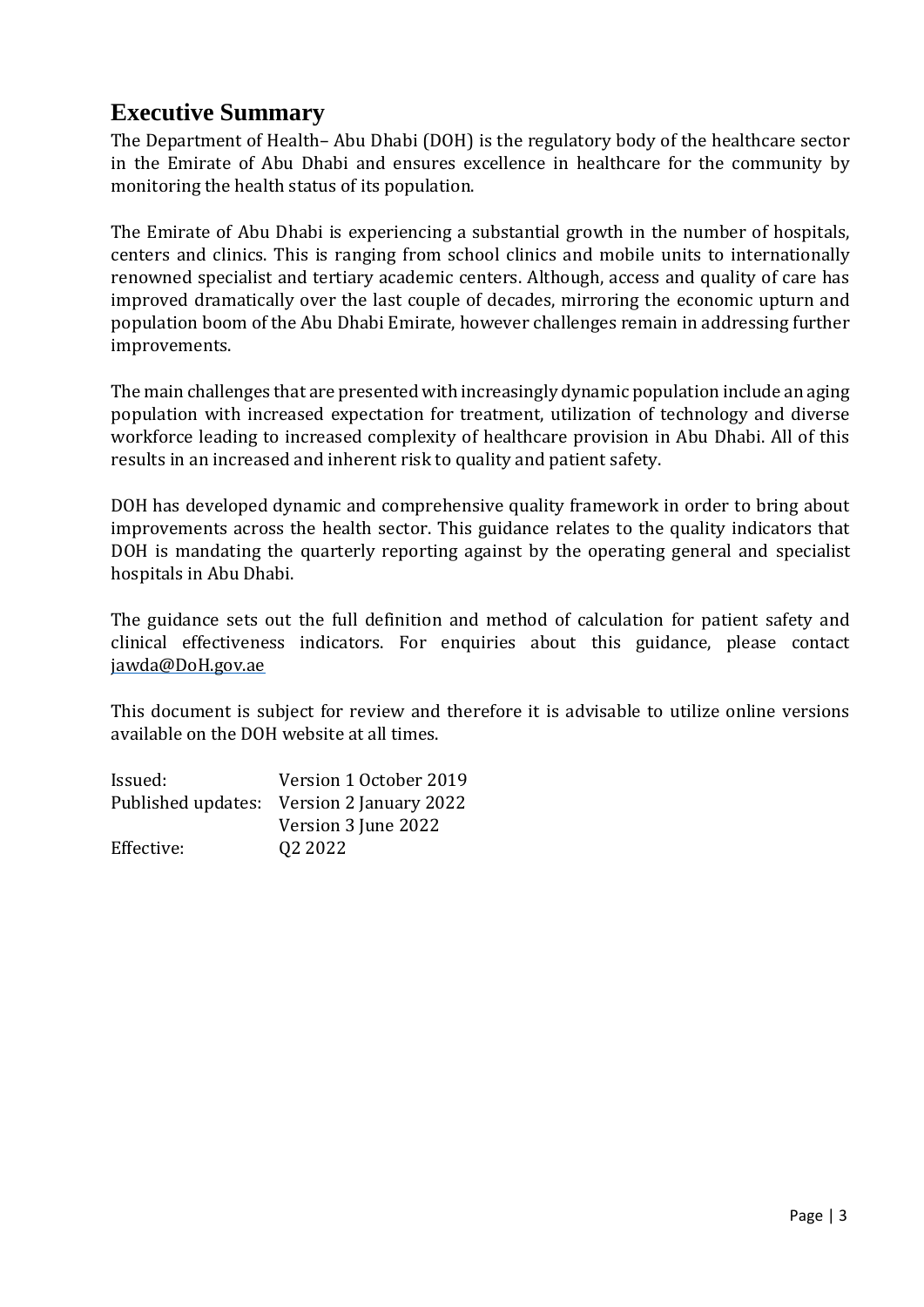# <span id="page-3-0"></span>**About this Guidance**

The guidance sets out the definitions and reporting frequency of JAWDA Assisted Reproductive Technology Treatment (ART) performance indicators. Department of Health (DoH) with consultation of local and international fertility treatment quality of care expertise developed (ART) performance indicators that are aimed for assessing the degree to which a provider competently and safely delivers the appropriate clinical services to the patient within the optimal time period.

The ART performance indictors in this guidance include measures to monitor clinical effectiveness, and outcomes among patients receiving ART treatment i.e., (complications resulting from fertility treatment procedure, clinical pregnancy, multiple pregnancy, and live birth rates from fresh or frozen embryo transfer). Healthcare providers are the most qualified professionals to develop and evaluate quality of care measures for assisted reproductive technology treatment. Therefore, it is crucial that clinicians retain a leadership position in defining ART quality of care.

#### **Who is this guidance for?**

All DoH licensed healthcare facilities providing ART fertility treatment in the Emirate of Abu Dhabi.

#### **How do I follow this guidance?**

Each provider will nominate one member of staff to coordinate, collect, monitor and report ART quality performance indicators data as per communicated dates. The nominated healthcare facility lead must in the first instance e-mail their contact details (if different from previous submission) to *JAWDA@doh.gov.ae* and submit the required quarterly quality performance indicators through Jawda online portal.

#### **What are the Regulation related to this guidance?**

- Legislation establishing the Health Sector
- [DOH Standard for Assisted Reproductive Technology Services and Treatment](https://www.haad.ae/HAAD/LinkClick.aspx?fileticket=mNBXnr6gFYQ%3D&tabid=819)
- As per [DoH Policy for Quality and Patient Safety](https://www.haad.ae/HAAD/LinkClick.aspx?fileticket=Jrh93s-AyUA%3d&tabid=1276) [i](https://www.haad.ae/HAAD/LinkClick.aspx?fileticket=Jrh93s-AyUA%3d&tabid=1276)ssued January 15th 2017, this guidance applies to all DOH Licensed Hospital Healthcare Facilities in the Emirate of Abu Dhabi in accordance with the requirements set out in this Standard.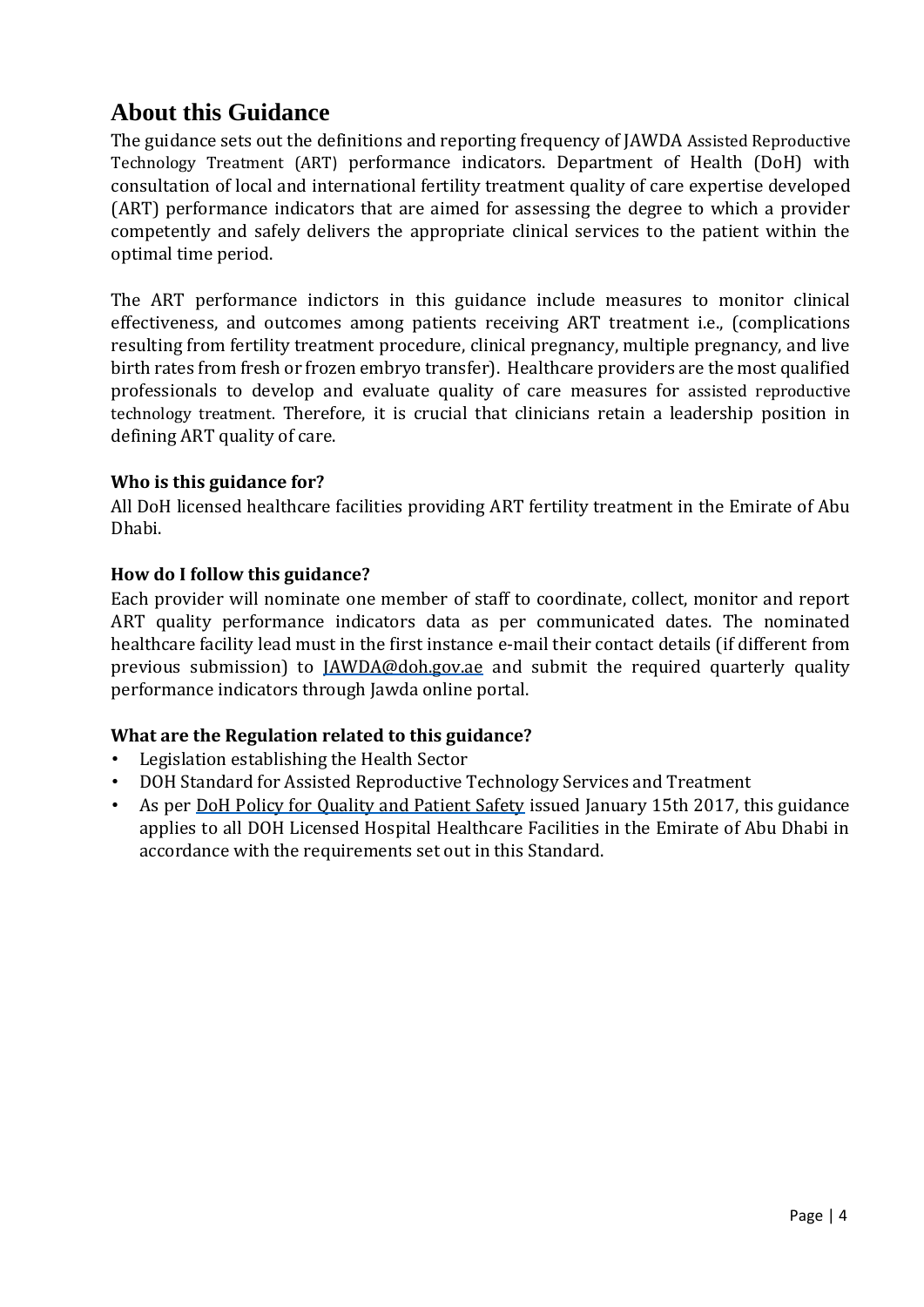# <span id="page-4-0"></span>**Glossary**

| <b>ART</b>                           | Assisted Reproductive Technology Treatment (ART) is any assisted<br>conception treatment involving ovarian stimulation with gonadotropins<br>injections and other stimulating drugs such as Letrozole and Clomiphene<br>Citrate leading to timed intercourse, intra uterine insemination (IUI) or |  |
|--------------------------------------|---------------------------------------------------------------------------------------------------------------------------------------------------------------------------------------------------------------------------------------------------------------------------------------------------|--|
|                                      | IVF/ICSI.                                                                                                                                                                                                                                                                                         |  |
| <b>ART Cycle</b>                     | It is the start of an IUI/IVF cycle in which a woman begins taking drugs to<br>stimulate egg production; ART cycles include any process in which:                                                                                                                                                 |  |
|                                      | a woman has undergone ovarian stimulation or monitoring with<br>1)<br>the intent of having an ART procedure,                                                                                                                                                                                      |  |
|                                      | IUI or an IVF/ICSI procedure is performed or<br>2)                                                                                                                                                                                                                                                |  |
|                                      | Frozen embryos have been thawed with the intent of Embryo<br>3)<br>transfer                                                                                                                                                                                                                       |  |
|                                      | Ovulation induction and timed intercourse<br>4)                                                                                                                                                                                                                                                   |  |
| <b>Clinical</b><br>Pregnancy         | Intra-uterine pregnancy with fetal heart activity identified using<br>ultrasound 4-5 weeks after embryo transfer                                                                                                                                                                                  |  |
| <b>Multiple</b><br>pregnancy         | Pregnancy with $\geq$ 2 pulsating intrauterine fetal hearts identified using<br>ultrasound 4-5 weeks after embryo transfer                                                                                                                                                                        |  |
| Cryopreservation                     | The practice of freezing eggs, sperm or embryos from a patient cycle for<br>potential future use in ART cycles.                                                                                                                                                                                   |  |
| <b>Embryo transfer</b>               | Placement of embryos into a woman's uterus.                                                                                                                                                                                                                                                       |  |
| <b>Fresh IVF cycle</b>               | An IVF cycle in which fresh embryos are transferred to the woman. The<br>fresh embryos are created with fresh or frozen eggs, and fresh or frozen<br>sperm                                                                                                                                        |  |
| Frozen embryo<br>cycle               | An ART cycle in which frozen embryos are thawed and transferred to the<br>woman.                                                                                                                                                                                                                  |  |
| <b>PGT-A and PGT-</b>                | Techniques performed on embryos prior to transfer. PGT-M is for                                                                                                                                                                                                                                   |  |
| M                                    | detecting specific genetic conditions to reduce the risk of passing                                                                                                                                                                                                                               |  |
| (preimplantation                     | inherited diseases to offspring. <b>PGT-A</b> screens embryos for an abnormal                                                                                                                                                                                                                     |  |
| genetic diagnosis<br>or screening) - | number of chromosomes, which is of special value for women with<br>selected clinical indication such as advanced maternal age, recurrent                                                                                                                                                          |  |
|                                      | miscarriages, or recurrent implantation IVF failure.                                                                                                                                                                                                                                              |  |
| <b>Reporting period</b>              | The span of time that defines the Jawda reporting period. The period will<br>include all ART cycles that "started" in that period.                                                                                                                                                                |  |

Source:

CDC (2017), Assisted reproductive technology, 2015 Fertility Clinic Success Rates Report HFEA (2016), Fertility treatment 2019- trends and figures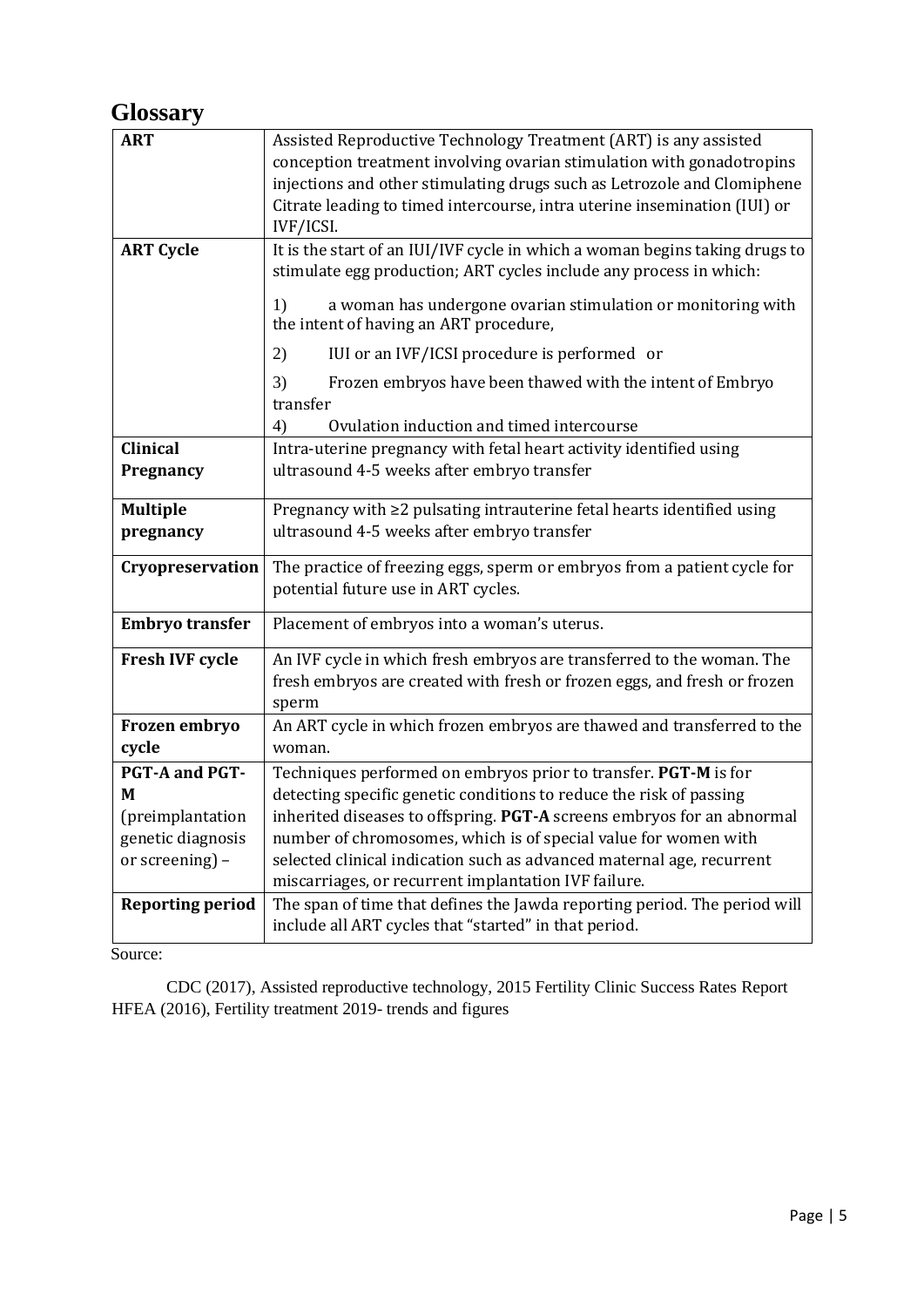#### <span id="page-5-0"></span>ART Performance Indicators

| <b>Type: ART Quality Indicator</b><br>Number: ART001 |                                                                                                                                                                                                                                                                                                                                                                                                                                                                                                                                                                                                                                                                                                                                                                                                                                                                                                                                                                                                                                                                                                                                                                                 |  |
|------------------------------------------------------|---------------------------------------------------------------------------------------------------------------------------------------------------------------------------------------------------------------------------------------------------------------------------------------------------------------------------------------------------------------------------------------------------------------------------------------------------------------------------------------------------------------------------------------------------------------------------------------------------------------------------------------------------------------------------------------------------------------------------------------------------------------------------------------------------------------------------------------------------------------------------------------------------------------------------------------------------------------------------------------------------------------------------------------------------------------------------------------------------------------------------------------------------------------------------------|--|
| <b>KPI Description</b><br>(title):                   | Rate of severe complications resulting from fertility treatment                                                                                                                                                                                                                                                                                                                                                                                                                                                                                                                                                                                                                                                                                                                                                                                                                                                                                                                                                                                                                                                                                                                 |  |
| Domain                                               | <b>Patient Safety</b>                                                                                                                                                                                                                                                                                                                                                                                                                                                                                                                                                                                                                                                                                                                                                                                                                                                                                                                                                                                                                                                                                                                                                           |  |
| Sub-domain                                           | Complication                                                                                                                                                                                                                                                                                                                                                                                                                                                                                                                                                                                                                                                                                                                                                                                                                                                                                                                                                                                                                                                                                                                                                                    |  |
| Definition:                                          | Percentage of all started ART cycles with severe complications within<br>two weeks from the start of fertility treatment, which requires<br>hospitalization through emergencies, during the reporting period.                                                                                                                                                                                                                                                                                                                                                                                                                                                                                                                                                                                                                                                                                                                                                                                                                                                                                                                                                                   |  |
| Calculation:                                         | <b>Numerator:</b> Number of ART cycles with severe complications resulting from<br>the fertility treatment, which requires unplanned hospitalization.<br><b>Complications to be considered:</b><br>(N98.1) Ovarian hyper-stimulation syndrome (OHSS) requiring<br>hospital admission.<br>Bleeding: For a diagnosis of OHSS, a hemoconcentration of HCT<br>below 45% is required.<br>N83.6 Haematosalpinx, N85.7 Hematomata,<br>N93.8 Other specified abnormal uterine and vaginal bleeding<br>$\bullet$<br>N93.9 Abnormal uterine and vaginal bleeding, unspecified<br>$\bullet$<br>K66.1 Haemoperitoneum, T81.0 Haemorrhage and hematoma<br>$\bullet$<br>complicating a procedure, not elsewhere classified)/<br><b>Infections</b><br>(N70) Salpingitis and oophoritis, (N71) Inflammatory disease of uterus,<br>except cervix, (N73) other female pelvic inflammatory diseases,<br>(N74.8) Female pelvic inflammatory disorders in other diseases<br>classified elsewhere, (N98.0) Infection associated with artificial<br>insemination, Pelvic infection /PID after egg collection).<br><b>Denominator:</b> Total number of all started cycles, (even if they were canceled) |  |
| Reporting<br>Frequency:                              | before retrieval during the reporting time period.<br>Quarterly                                                                                                                                                                                                                                                                                                                                                                                                                                                                                                                                                                                                                                                                                                                                                                                                                                                                                                                                                                                                                                                                                                                 |  |
| Unit of Measure:                                     | Percentage                                                                                                                                                                                                                                                                                                                                                                                                                                                                                                                                                                                                                                                                                                                                                                                                                                                                                                                                                                                                                                                                                                                                                                      |  |
| International<br>comparison if<br>available          | -Developed by DoH- Abu Dhabi<br>-SA El Shawarby et al A review of complications following Transvaginal oocyte retrieval<br>for in-vitro fertilisation, Human Fertility June 2004, 7(2), 127-133 (Document attached)<br>-E.A.F. Dancet, T.M. D'Hooghe, C. Spiessens, W. Sermeus, D. De Neubourg, N. Karel, J.A.M.<br>Kremer, W.L.D.M. Nelen; Quality indicators for all dimensions of infertility care quality:<br>consensus between professionals and patients, Human Reproduction, Volume 28, Issue 6,<br>1 June 2013, Pages 1584-1597, https://doi.org/10.1093/humrep/det056                                                                                                                                                                                                                                                                                                                                                                                                                                                                                                                                                                                                  |  |
| Desired direction:                                   | Lower is better                                                                                                                                                                                                                                                                                                                                                                                                                                                                                                                                                                                                                                                                                                                                                                                                                                                                                                                                                                                                                                                                                                                                                                 |  |
|                                                      | <b>Notes for all facilities</b>                                                                                                                                                                                                                                                                                                                                                                                                                                                                                                                                                                                                                                                                                                                                                                                                                                                                                                                                                                                                                                                                                                                                                 |  |
| Source/<br>Data<br><b>Report Name:</b>               | Administrative and medical records.<br>Claims                                                                                                                                                                                                                                                                                                                                                                                                                                                                                                                                                                                                                                                                                                                                                                                                                                                                                                                                                                                                                                                                                                                                   |  |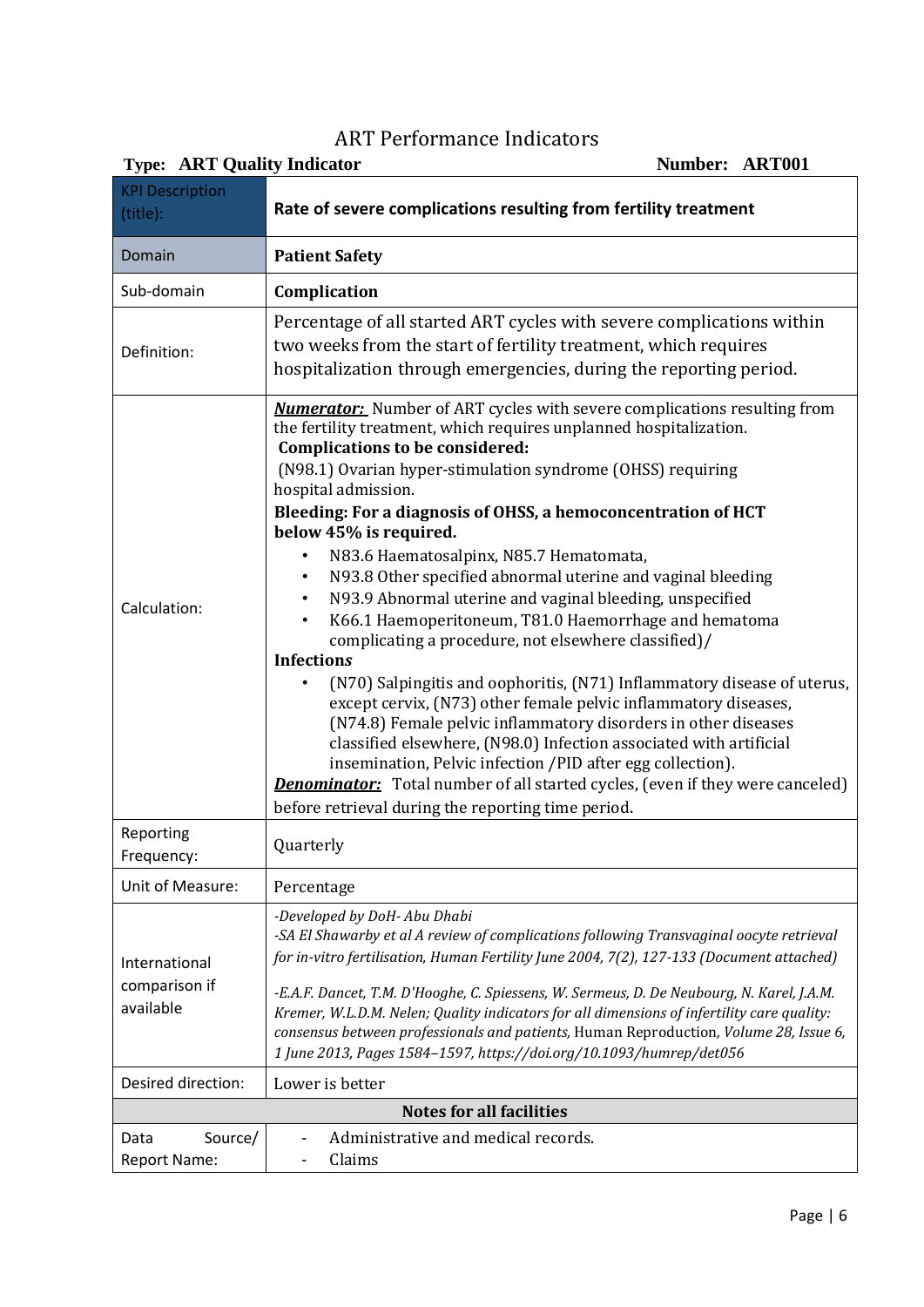### **Type: ART Quality Indicator** *ARTO02*

<span id="page-6-0"></span>

| <b>KPI Description (title):</b>          | Live births rate from fresh ART cycle                                                                                                                                                                                                                                                                                                             |
|------------------------------------------|---------------------------------------------------------------------------------------------------------------------------------------------------------------------------------------------------------------------------------------------------------------------------------------------------------------------------------------------------|
| Domain                                   | <b>Clinical outcome</b>                                                                                                                                                                                                                                                                                                                           |
| Sub-domain                               | <b>Effectiveness</b>                                                                                                                                                                                                                                                                                                                              |
| Definition:                              | Percentage of live births (the complete expulsion or extraction of a<br>product of fertilization that shows evidence of life of any product of<br>conception, regardless how many weeks of pregnancy) after a fresh<br>ART cycle with embryo transfers relative to the total number of<br>embryos transfer procedures for women of:<br>Age Group: |
|                                          | Less than 35 years old<br>$\circ$<br>Between 35-37<br>$\circ$<br>Between 38-39<br>$\circ$<br>Between 40-42                                                                                                                                                                                                                                        |
|                                          | $\circ$<br>Between 43-45<br>$\circ$                                                                                                                                                                                                                                                                                                               |
|                                          | Above 45 years old<br>$\circ$                                                                                                                                                                                                                                                                                                                     |
|                                          | Note: (Each age group must be reported separately)                                                                                                                                                                                                                                                                                                |
| Calculation:                             | <b>Numerator:</b> Total number of women with live births (the complete<br>expulsion or extraction of a product of fertilization that shows<br>evidence of life) after fresh ART cycle with embryo transfers for<br>women (see age group above). A cycle resulting in live birth may<br>include single or multiple infants born live.              |
|                                          | <b>Inclusion:</b> All live births including singleton and multiple<br>irrespective of gestational age and birth weight.                                                                                                                                                                                                                           |
|                                          | <b>Exclusion:</b> Women where all reasonable attempts have been made<br>to follow up on status of live birth.                                                                                                                                                                                                                                     |
|                                          | <b>Denominator:</b> Total number of fresh Embryo transfer procedures<br>performed in the reporting period for women (see age group<br>above).                                                                                                                                                                                                     |
|                                          | <b>Inclusion:</b> Include all embryos that were transferred <i>i.e.</i> including<br>those with and without PGD and PGS testing.                                                                                                                                                                                                                  |
| <b>Reporting Frequency:</b>              | Annually (Live birth rate from all fresh Embryo transfer<br><i>procedures in women</i> (see age group above).<br>that started from January to December of a target year should be<br>reported with the Q4 submissions of subsequent year.)                                                                                                        |
| Unit of Measure:                         | Percentage                                                                                                                                                                                                                                                                                                                                        |
| International comparison if<br>available | Developed as per DoH-Abu Dhabi standard, HFEA, and CDC                                                                                                                                                                                                                                                                                            |
| Desired direction:                       | Higher is better                                                                                                                                                                                                                                                                                                                                  |
| <b>Notes for all facilities</b>          |                                                                                                                                                                                                                                                                                                                                                   |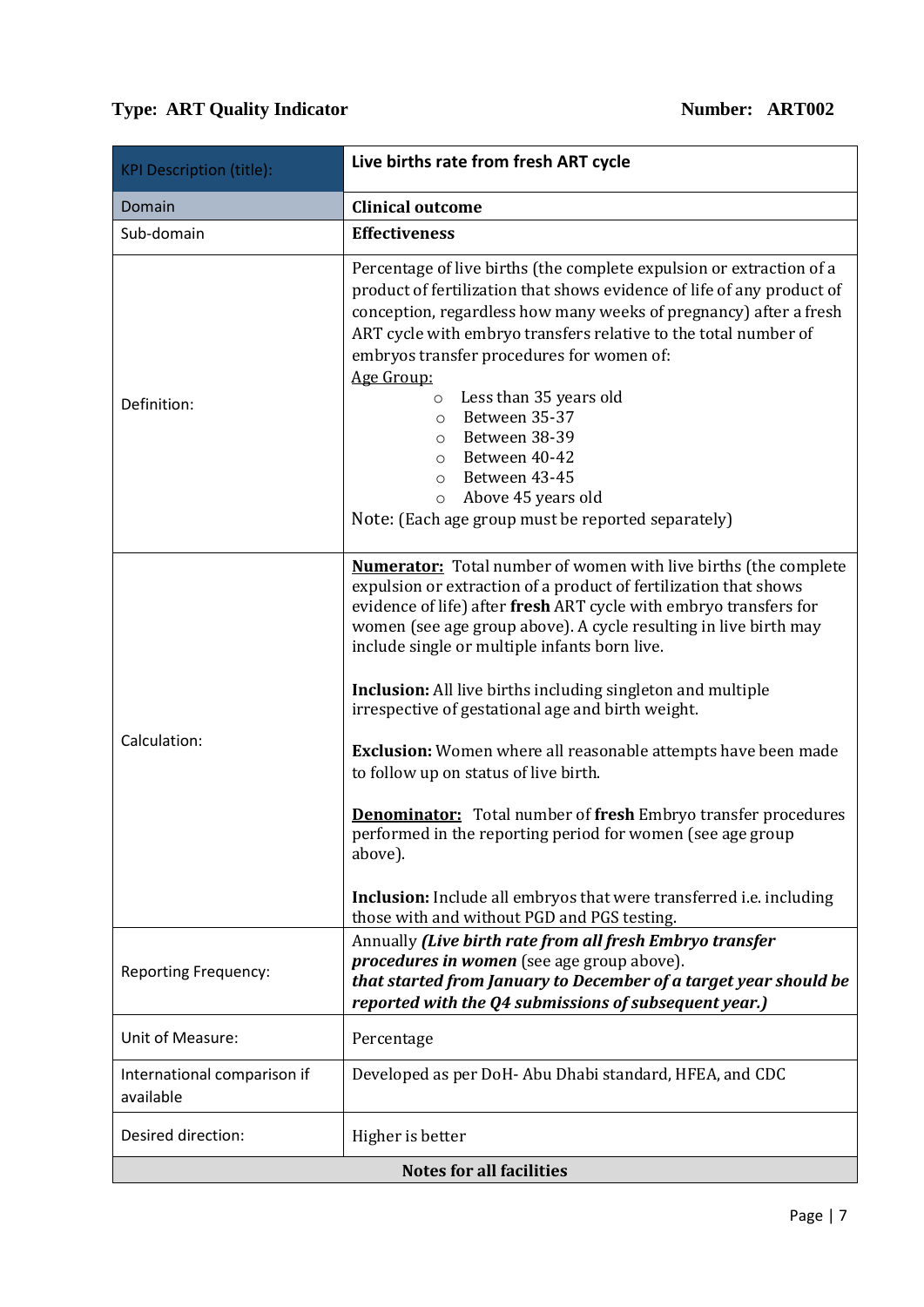| Data Source/ Report Name: | - Administrative and medical records.                               |
|---------------------------|---------------------------------------------------------------------|
|                           | - Claims.                                                           |
|                           | - Medical Record Numbers (or unique patient identifier) list of all |
|                           | lost to follow up cases must be submitted to DOH at time of data    |
|                           | submission                                                          |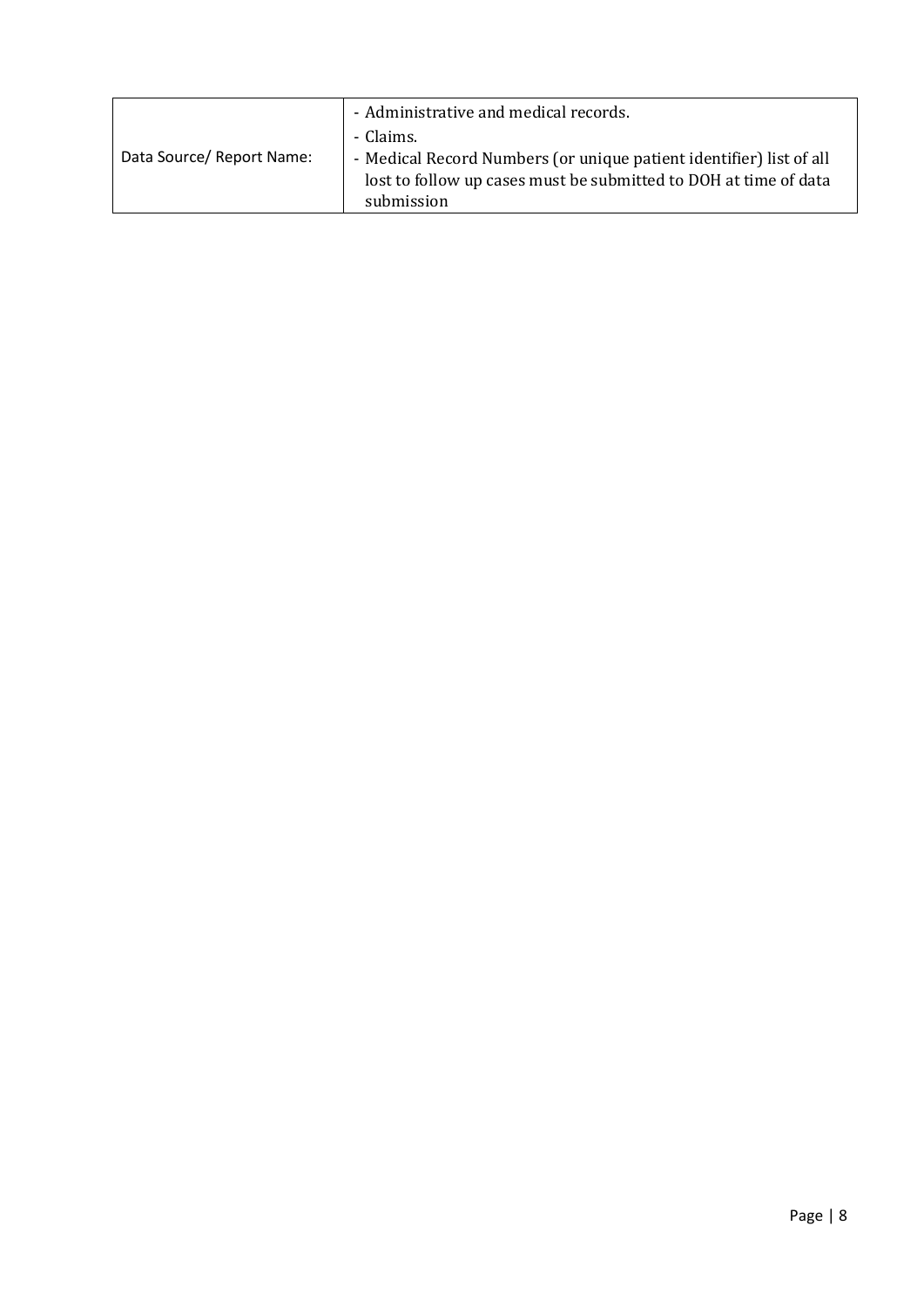### **Type: ART Quality Indicator Indicator Indicator Number: ART003**

<span id="page-8-0"></span>

| <b>KPI Description</b><br>(title):          | Clinical Pregnancy rate from fresh IVF/ICSI cycle                                                                                                                                                                                                                                                                                                                                                                                                                                                                                                            |
|---------------------------------------------|--------------------------------------------------------------------------------------------------------------------------------------------------------------------------------------------------------------------------------------------------------------------------------------------------------------------------------------------------------------------------------------------------------------------------------------------------------------------------------------------------------------------------------------------------------------|
| Domain                                      | <b>Clinical outcome</b>                                                                                                                                                                                                                                                                                                                                                                                                                                                                                                                                      |
| Sub-domain                                  | <b>Effectiveness</b>                                                                                                                                                                                                                                                                                                                                                                                                                                                                                                                                         |
| Definition:                                 | Total number of women with positive fetal hearts as confirmed by ultrasound<br>2-4 weeks after positive pregnancy test following fresh IVF/ICSI cycle for<br>women of.<br>Age Group:<br>Less than 35 years old<br>Between 35-37<br>Between 38-39<br>Between 40-42<br>Between 43-45<br>Above 45 years old<br>Note: (Each age group must be reported separately)                                                                                                                                                                                               |
| Calculation:                                | <b>Numerator:</b> Total number of women with positive fetal hearts as confirmed<br>by ultrasound 2-4 weeks after positive pregnancy test following fresh IVF/ICSI<br>cycle for women age (see age group above).<br>Inclusion: All pregnancies including singleton and multiple.<br><b>Denominator:</b> Total number of fresh Embryo transfer procedures<br>performed in the reporting period for women age (see age group above).<br>Inclusion: Include all embryos that were transferred, i.e. including those with<br>and without PGT-A and PGT-M testing. |
| Reporting<br>Frequency:                     | Quarterly                                                                                                                                                                                                                                                                                                                                                                                                                                                                                                                                                    |
| Unit of Measure:                            | Percentage                                                                                                                                                                                                                                                                                                                                                                                                                                                                                                                                                   |
| International<br>comparison if<br>available | Developed as per DoH standard, HFEA, and CDC                                                                                                                                                                                                                                                                                                                                                                                                                                                                                                                 |
| Desired direction:                          | Higher is better                                                                                                                                                                                                                                                                                                                                                                                                                                                                                                                                             |
| <b>Notes for all facilities</b>             |                                                                                                                                                                                                                                                                                                                                                                                                                                                                                                                                                              |
| Source/<br>Data<br><b>Report Name:</b>      | Administrative and medical records.<br>Claims                                                                                                                                                                                                                                                                                                                                                                                                                                                                                                                |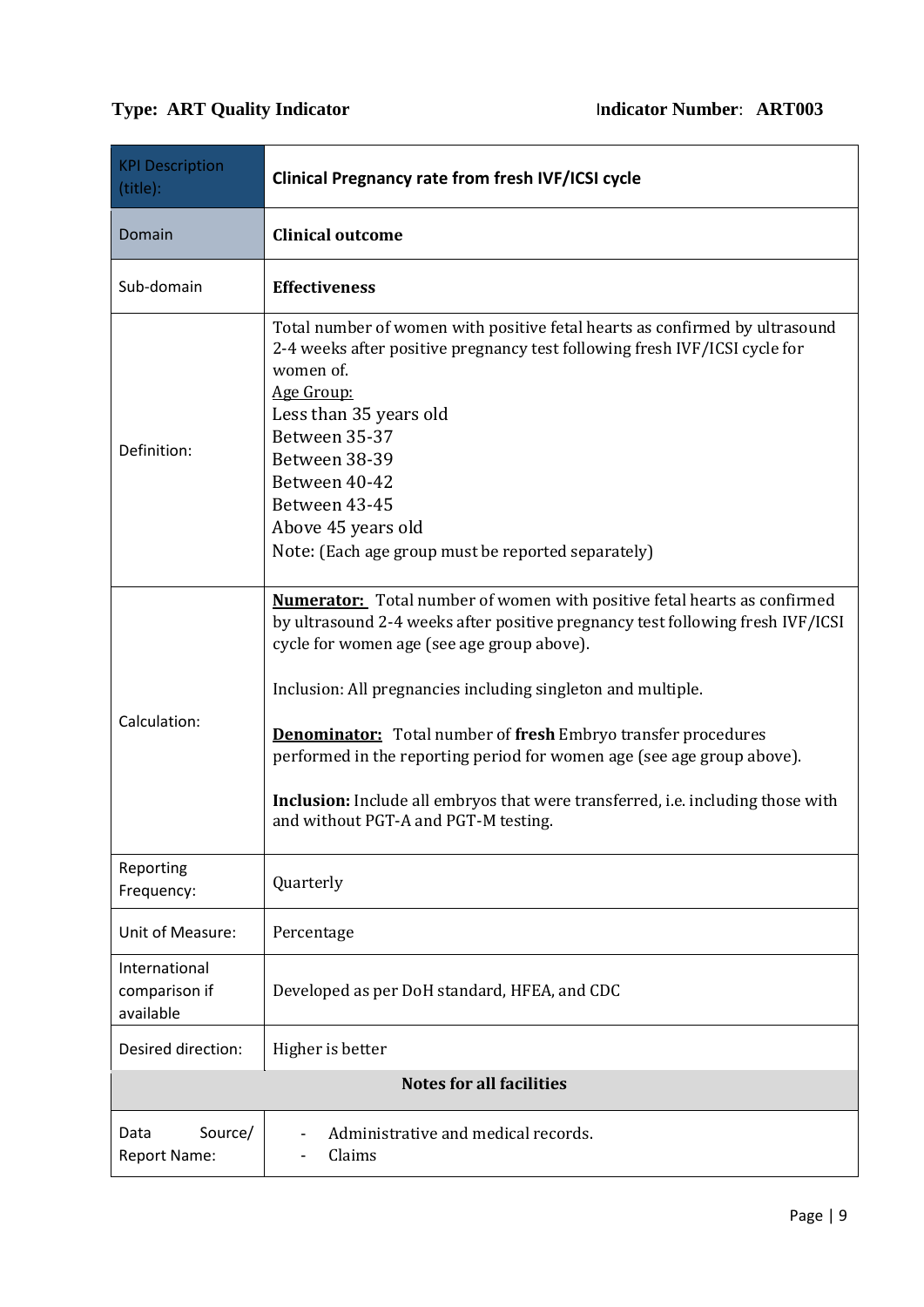<span id="page-9-0"></span>

| <b>KPI Description (title):</b>                 | Multiple Clinical pregnancy rate from fresh ART cycles                                                                                                                                                                                                                                |  |
|-------------------------------------------------|---------------------------------------------------------------------------------------------------------------------------------------------------------------------------------------------------------------------------------------------------------------------------------------|--|
| <b>Domain</b>                                   | <b>Patient Safety</b>                                                                                                                                                                                                                                                                 |  |
| Sub-domain                                      | <b>Multiple pregnancies</b>                                                                                                                                                                                                                                                           |  |
| <b>Definition:</b>                              | Percentage of multiple pregnancies (2 or more) as a result of fresh ART<br>cycle relative to the total number of fresh embryo transfer procedures<br>during the reporting period.<br>Note: (twins must be reported separately from triplets and above)                                |  |
| <b>Calculation:</b>                             | <b>Numerator:</b> Total number of women with multiple pregnancies (2 or<br>more fetal hearts) confirmed by ultrasound at 2-4 weeks after positive<br>pregnancy test following fresh embryo transfer procedures.                                                                       |  |
|                                                 | <b>Note:</b> (twins must be reported separately from triplets and above)<br><b>Denominator:</b> Total number of fresh Embryo transfer procedures<br>performed during the reporting period<br><b>Inclusion:</b> Include all embryos that were transferred, <i>i.e.</i> including those |  |
|                                                 | with and without PGT-A and PGT-M testing.                                                                                                                                                                                                                                             |  |
| <b>Reporting Frequency:</b>                     | Quarterly                                                                                                                                                                                                                                                                             |  |
| <b>Unit of Measure:</b>                         | Percentage                                                                                                                                                                                                                                                                            |  |
| <b>International</b><br>comparison if available | Developed as per DoH standard, CDC, and HFEA                                                                                                                                                                                                                                          |  |
| <b>Desired direction:</b>                       | Lower is better                                                                                                                                                                                                                                                                       |  |
| <b>Notes for all facilities</b>                 |                                                                                                                                                                                                                                                                                       |  |
| Data Source/Report<br>Name:                     | Administrative and medical records.<br>Claims                                                                                                                                                                                                                                         |  |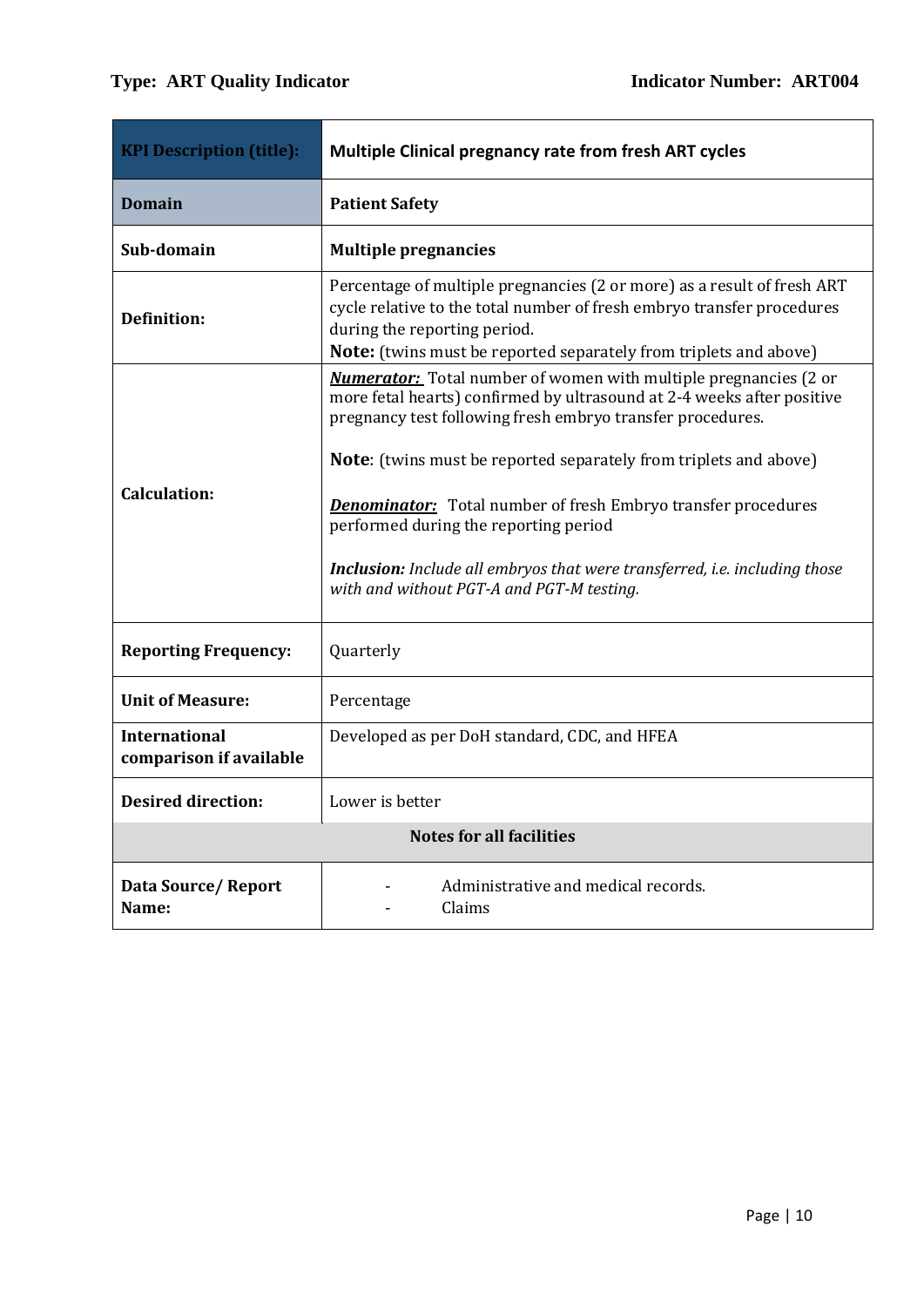<span id="page-10-0"></span>

| <b>KPI Description (title):</b>          | Multiple live birth rate from fresh ART cycles                                                                                                                                                                                                      |  |
|------------------------------------------|-----------------------------------------------------------------------------------------------------------------------------------------------------------------------------------------------------------------------------------------------------|--|
| Domain                                   | <b>Patient Safety</b>                                                                                                                                                                                                                               |  |
| Sub-domain                               | <b>Multiple birth</b>                                                                                                                                                                                                                               |  |
| Definition:                              | Percentage of women with multiple live births (2 or more) as a result<br>of fresh ART cycle relative to the total number of all fresh ART cycles<br>during the reporting period<br>Note: (twins must be reported separately from triplets and above |  |
|                                          | <b>Numerator:</b> Total women with multiple live births (2 or more) as a<br>result of fresh ART cycle                                                                                                                                               |  |
|                                          | <b>Inclusion:</b> All live births (2 or more) irrespective of gestational age<br>and birth weight                                                                                                                                                   |  |
|                                          | <b>Note:</b> (twins must be reported separately from triplets and above)                                                                                                                                                                            |  |
| Calculation:                             | Exclusion: Women where all reasonable attempts have been made to<br>follow up on status of live birth.                                                                                                                                              |  |
|                                          | <b>Denominator:</b> Total number of fresh Embryo transfer procedures<br>performed during the reporting period                                                                                                                                       |  |
|                                          | <b>Inclusion:</b> Include all embryos that were transferred, i.e. including<br>those with and without PGT-A and PGT-M testing.                                                                                                                      |  |
| <b>Reporting Frequency:</b>              | Annually (Live birth rate from all fresh Embryo transfer<br>procedures that started from January to December of a target<br>year should be reported with the Q4 submissions of subsequent<br>year)                                                  |  |
| Unit of Measure:                         | Percentage                                                                                                                                                                                                                                          |  |
| International comparison if<br>available | Developed as per DoH standard, and HFEA                                                                                                                                                                                                             |  |
| Desired direction:                       | Lower is better                                                                                                                                                                                                                                     |  |
| <b>Notes for all facilities</b>          |                                                                                                                                                                                                                                                     |  |
| Data Source/ Report Name:                | - Administrative and medical records.<br>- Claims<br>- Medical Record Numbers (or unique patient identifier) list of all lost<br>to follow up cases must be submitted to DOH at time of data<br>submission                                          |  |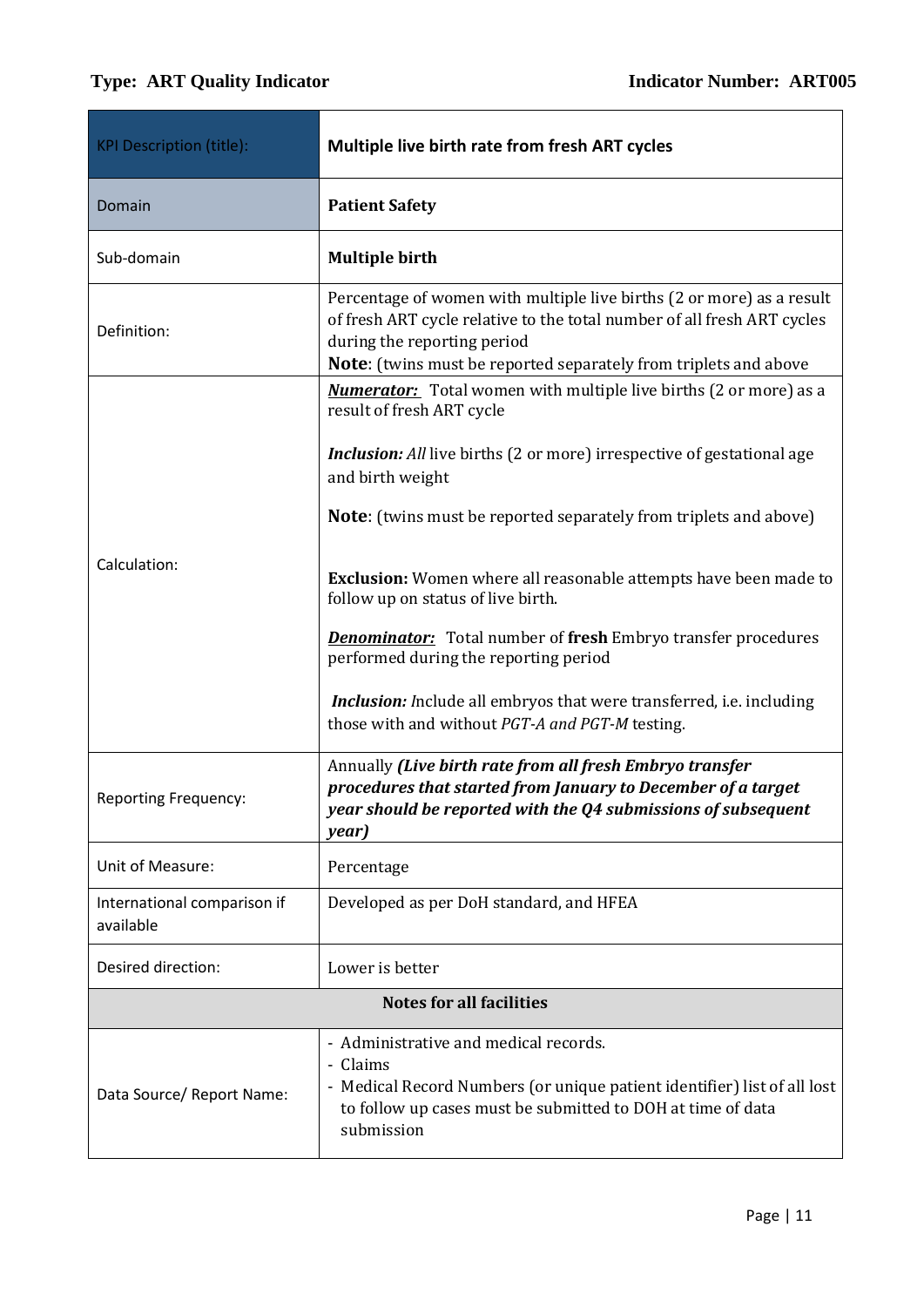<span id="page-11-0"></span>

| <b>KPI Description (title):</b>          | Live births rate from frozen ART cycle                                                                                                                                                                                                                                                                                                                                                                                                                                                                                                                                                                                                                                                                                                                                                                                                                                                                                              |
|------------------------------------------|-------------------------------------------------------------------------------------------------------------------------------------------------------------------------------------------------------------------------------------------------------------------------------------------------------------------------------------------------------------------------------------------------------------------------------------------------------------------------------------------------------------------------------------------------------------------------------------------------------------------------------------------------------------------------------------------------------------------------------------------------------------------------------------------------------------------------------------------------------------------------------------------------------------------------------------|
| Domain                                   | <b>Clinical outcome</b>                                                                                                                                                                                                                                                                                                                                                                                                                                                                                                                                                                                                                                                                                                                                                                                                                                                                                                             |
| Sub-domain                               | <b>Effectiveness</b>                                                                                                                                                                                                                                                                                                                                                                                                                                                                                                                                                                                                                                                                                                                                                                                                                                                                                                                |
| Definition:                              | Percentage of live births (the complete expulsion or extraction of a<br>product of fertilization that shows evidence of life regardless<br>gestational age) after a frozen ART cycle with Embryo transfers<br>relative to the total number of embryos transfer procedures for<br>women regardless gestational age<br>Age Group:                                                                                                                                                                                                                                                                                                                                                                                                                                                                                                                                                                                                     |
|                                          | Less than 35 years old<br>Between 35-37                                                                                                                                                                                                                                                                                                                                                                                                                                                                                                                                                                                                                                                                                                                                                                                                                                                                                             |
|                                          | Between 38-39<br>Between 40-42<br>Between 43-45                                                                                                                                                                                                                                                                                                                                                                                                                                                                                                                                                                                                                                                                                                                                                                                                                                                                                     |
|                                          | Above 45 years old                                                                                                                                                                                                                                                                                                                                                                                                                                                                                                                                                                                                                                                                                                                                                                                                                                                                                                                  |
| Calculation:                             | Note: (Each age group must be reported separately)<br><b>Numerator:</b> Total number of women with live births (the complete<br>expulsion or extraction of a product of fertilization that shows<br>evidence of life) after frozen ART cycle with Embryo transfers for<br>women age (see age group above). A cycle resulting in live birth<br>may include single or multiple infants born live.<br>Inclusion: All live births including singleton and multiple<br>irrespective of gestational age and birth weight.<br><b>Exclusion:</b> Women where all reasonable attempts have been made<br>to follow up on status of live birth.<br><b>Denominator:</b> Total number of frozen Embryo transfer<br>procedures performed in the reporting period for women age (see<br>age group above).<br><b>Inclusion:</b> Include all embryos that were transferred, <i>i.e.</i> including<br>those with and without PGT-A and PGT-M testing. |
| <b>Reporting Frequency:</b>              | Annually: (Live birth rate from all frozen Embryo transfer<br>procedures for women (see age group above). that started from<br>January to December of a target year should be reported with the<br>Q4 submissions of subsequent year)                                                                                                                                                                                                                                                                                                                                                                                                                                                                                                                                                                                                                                                                                               |
| Unit of Measure:                         | Percentage                                                                                                                                                                                                                                                                                                                                                                                                                                                                                                                                                                                                                                                                                                                                                                                                                                                                                                                          |
| International comparison if<br>available | Developed as per DoH- Abu Dhabi standard, HFEA, and CDC                                                                                                                                                                                                                                                                                                                                                                                                                                                                                                                                                                                                                                                                                                                                                                                                                                                                             |
| Desired direction:                       | Higher is better                                                                                                                                                                                                                                                                                                                                                                                                                                                                                                                                                                                                                                                                                                                                                                                                                                                                                                                    |
| <b>Notes for all facilities</b>          |                                                                                                                                                                                                                                                                                                                                                                                                                                                                                                                                                                                                                                                                                                                                                                                                                                                                                                                                     |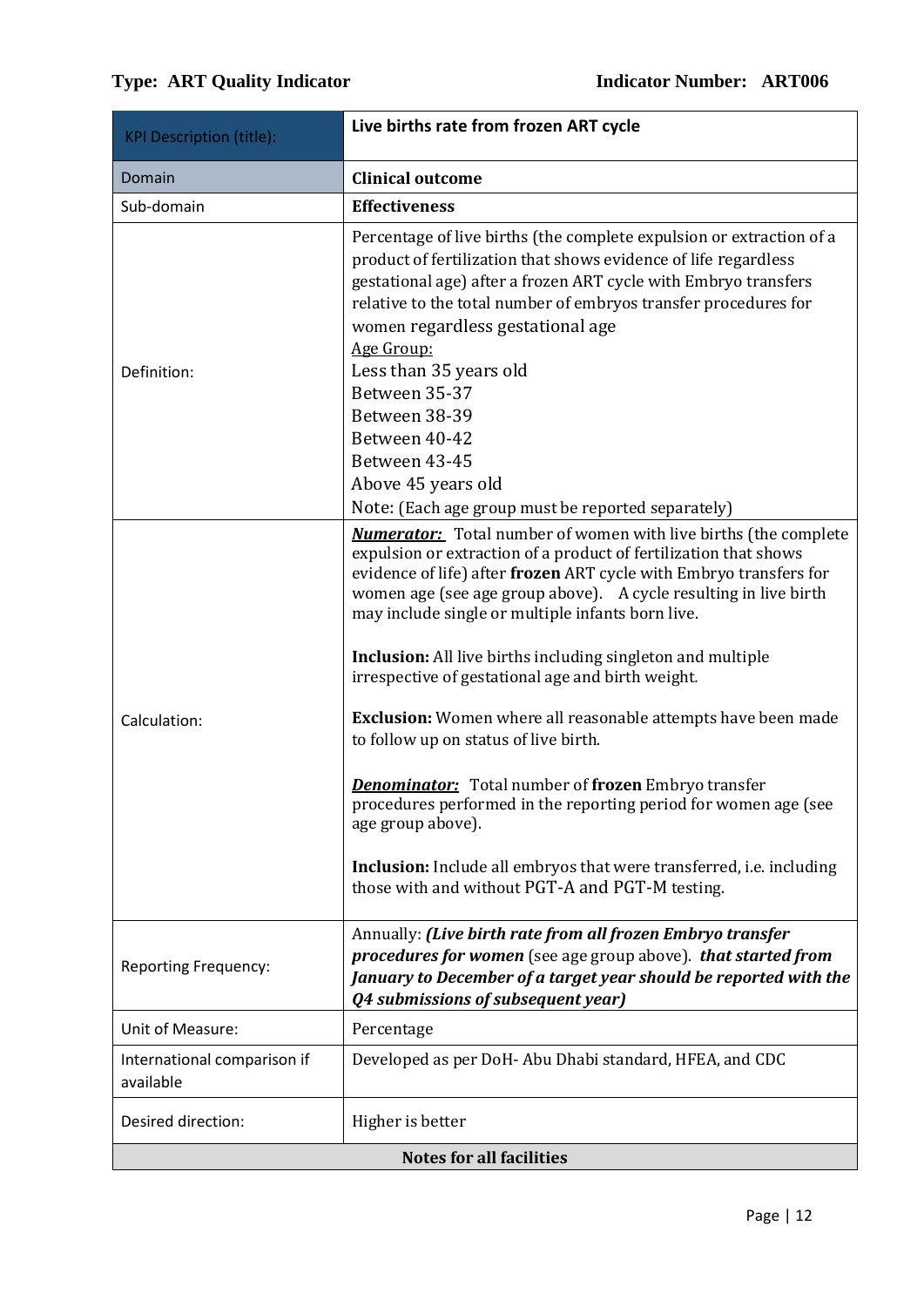|                           | - Administrative and medical records.<br>- Claims                                                                                                     |
|---------------------------|-------------------------------------------------------------------------------------------------------------------------------------------------------|
| Data Source/ Report Name: | - Medical Record Numbers (or unique patient identifier) list of all<br>lost to follow up cases must be submitted to DOH at time of data<br>submission |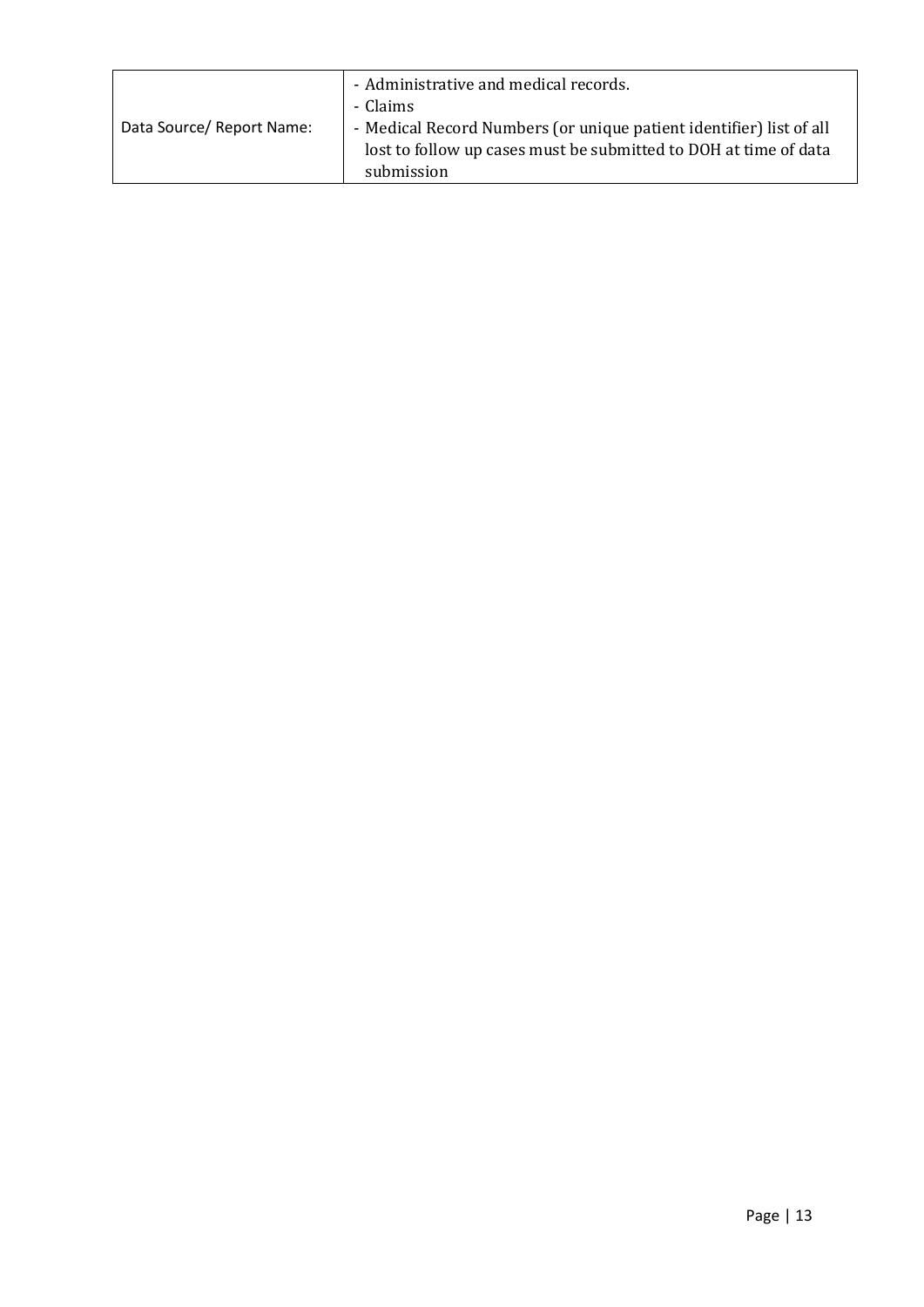<span id="page-13-0"></span>

| <b>KPI Description (title):</b>          | <b>Clinical Pregnancy rate from frozen ART cycle</b>                                                                                                                                                                                                                                                                                                                                                                                                                                                                                                                                       |
|------------------------------------------|--------------------------------------------------------------------------------------------------------------------------------------------------------------------------------------------------------------------------------------------------------------------------------------------------------------------------------------------------------------------------------------------------------------------------------------------------------------------------------------------------------------------------------------------------------------------------------------------|
| Domain                                   | <b>Clinical outcome</b>                                                                                                                                                                                                                                                                                                                                                                                                                                                                                                                                                                    |
| Sub-domain                               | <b>Effectiveness</b>                                                                                                                                                                                                                                                                                                                                                                                                                                                                                                                                                                       |
| Definition:                              | Percentage of women with positive fetal hearts resulting from frozen<br>embryo transfer relative to the total number of frozen embryo<br>transfer procedures performed during the reporting period for<br>women for.<br>Age Group:<br>Less than 35 years old<br>O<br>Between 35-37<br>$\circ$<br>Between 38-39<br>$\circ$<br>Between 40-42<br>$\Omega$<br>Between 43-45<br>$\circ$<br>Above 45 years old<br>$\circ$<br>Note: (Each age group must be reported separately)                                                                                                                  |
| Calculation:                             | <b>Numerator:</b> Total number of women with positive fetal hearts as<br>confirmed by ultrasound 2-4 weeks after positive pregnancy test<br>following frozen embryo transfer procedure for women of (see age<br>group above)<br><b>Inclusion:</b> All pregnancies including singleton and multiple.<br><b>Denominator:</b> Total number of frozen Embryo transfer procedures<br>performed in the reporting period for women of (see age group<br>above).<br><b>Inclusion:</b> Include all embryos that were transferred, i.e. including<br>those with and without PGT-A and PGT-M testing. |
| <b>Reporting Frequency:</b>              | Quarterly                                                                                                                                                                                                                                                                                                                                                                                                                                                                                                                                                                                  |
| Unit of Measure:                         | Percentage                                                                                                                                                                                                                                                                                                                                                                                                                                                                                                                                                                                 |
| International comparison if<br>available | Developed as per DoH standard, HFEA, and CDC                                                                                                                                                                                                                                                                                                                                                                                                                                                                                                                                               |
| Desired direction:                       | Higher is better                                                                                                                                                                                                                                                                                                                                                                                                                                                                                                                                                                           |
|                                          | <b>Notes for all facilities</b>                                                                                                                                                                                                                                                                                                                                                                                                                                                                                                                                                            |
| Data Source/ Report Name:                | Administrative and medical records.<br>Claims                                                                                                                                                                                                                                                                                                                                                                                                                                                                                                                                              |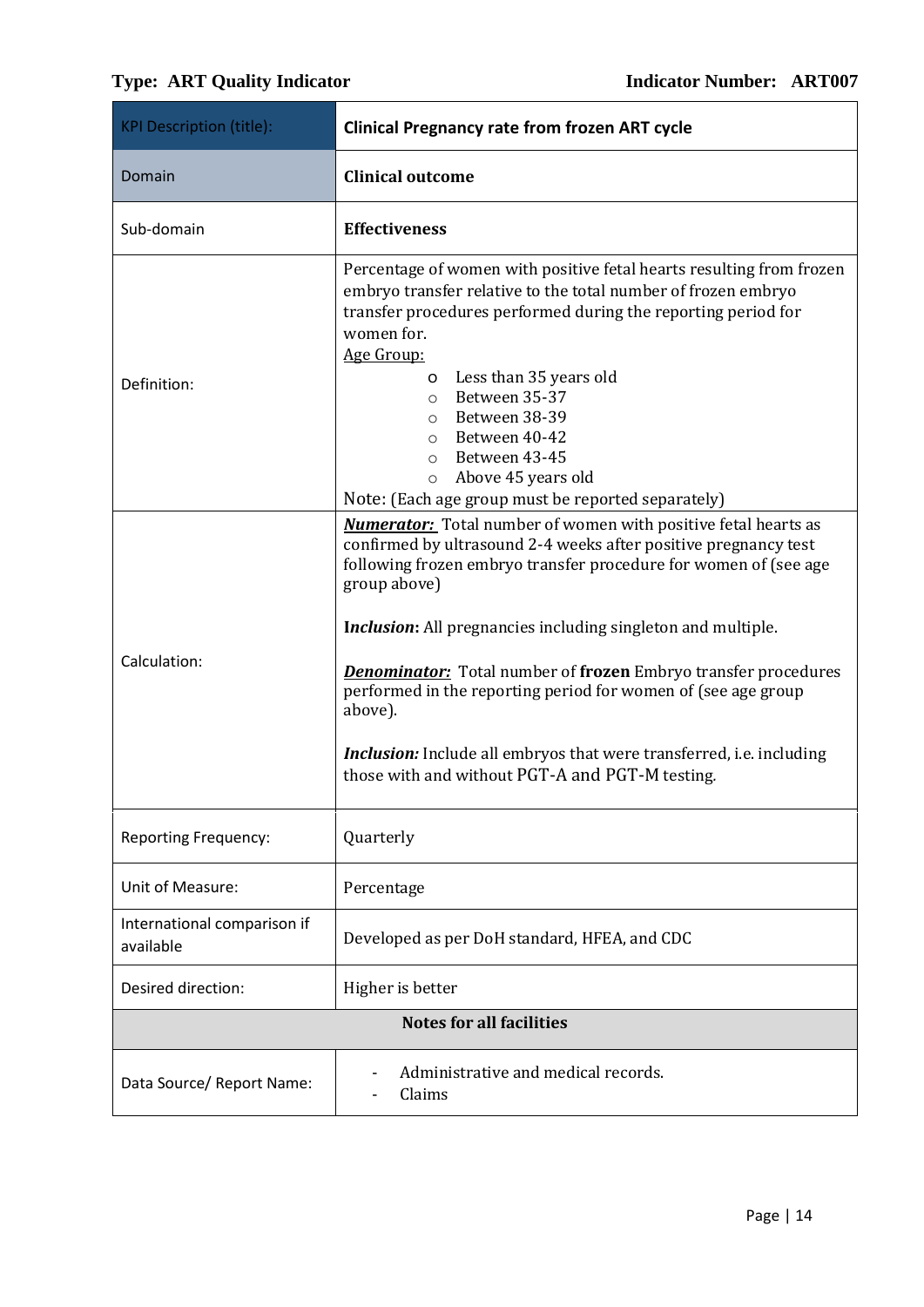<span id="page-14-0"></span>

| <b>KPI Description (title):</b>          | Multiple clinical pregnancy rate from frozen ART cycles                                                                                                                                                                                                   |
|------------------------------------------|-----------------------------------------------------------------------------------------------------------------------------------------------------------------------------------------------------------------------------------------------------------|
| Domain                                   | <b>Patient Safety</b>                                                                                                                                                                                                                                     |
| Sub-domain                               | <b>Multiple pregnancies</b>                                                                                                                                                                                                                               |
| Definition:                              | Percentage of women with multiple pregnancies (2 or more)<br>resulting from frozen embryo transfers relative to the total number<br>of frozen ART cycles during the reporting period<br>Note: (twins must be reported separately from triplets and above) |
|                                          | <b>Numerator:</b> Total number of women with positive fetal hearts (2 or<br>more) as confirmed by ultrasound 2-4 weeks after positive<br>pregnancy test following frozen embryo transfer procedure                                                        |
| Calculation:                             | <b>Note:</b> (twins must be reported separately from triplets and above)<br><b>Denominator:</b> Total number of frozen embryo transfer procedures<br>performed in the reporting period                                                                    |
|                                          | <b>Inclusion:</b> Include all embryos that were transferred, i.e. including<br>those with and without PGT-A and PGT-M testing.                                                                                                                            |
| <b>Reporting Frequency:</b>              | Quarterly                                                                                                                                                                                                                                                 |
| Unit of Measure:                         | Percentage                                                                                                                                                                                                                                                |
| International comparison if<br>available | Developed as per DoH standard, CDC, and HFEA                                                                                                                                                                                                              |
| Desired direction:                       | Lower is better                                                                                                                                                                                                                                           |
| <b>Notes for all facilities</b>          |                                                                                                                                                                                                                                                           |
| Data Source/ Report Name:                | Administrative and medical records.<br>Claims                                                                                                                                                                                                             |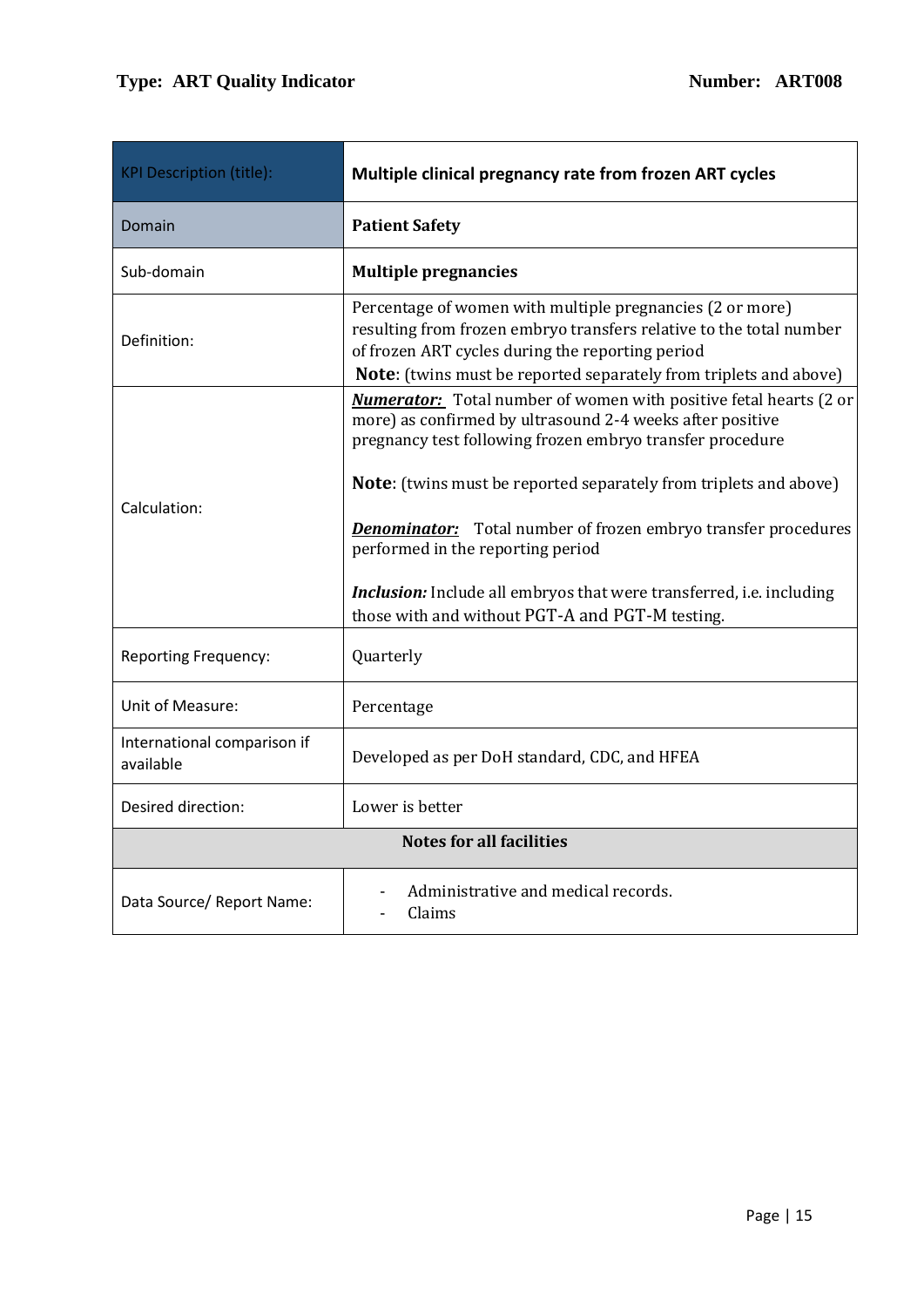<span id="page-15-0"></span>

| <b>KPI Description (title):</b>          | Multiple live birth rate from frozen ART cycles                                                                                                                                                            |
|------------------------------------------|------------------------------------------------------------------------------------------------------------------------------------------------------------------------------------------------------------|
| Domain                                   | <b>Patient Safety</b>                                                                                                                                                                                      |
| Sub-domain                               | <b>Multiple birth</b>                                                                                                                                                                                      |
| Definition:                              | Percentage of women with multiple live multiple births (2 or more)<br>resulting from frozen embryo transfer relative to the total number<br>of frozen ART cycles during the reporting period.              |
|                                          | <b>Note:</b> (twins must be reported separately from triplets and above)                                                                                                                                   |
|                                          | <b>Numerator:</b> Total number of women with multiple live births (2<br>or more) following frozen embryo transfer procedure.                                                                               |
|                                          | Inclusion: All live multiple births including (2 or more) irrespective<br>of gestational age and birth weight.                                                                                             |
|                                          | <b>Note:</b> (twins must be reported separately from triplets and above)                                                                                                                                   |
| Calculation:                             | Exclusion: Women where all reasonable attempts have been made<br>to follow up on status of live birth.                                                                                                     |
|                                          | <b>Denominator:</b> Total number of frozen embryo transfer<br>procedures performed in the reporting period                                                                                                 |
|                                          | <b>Inclusion:</b> Include all embryos that were transferred, i.e. including<br>those with and without PGT-A and PGT-M testing.                                                                             |
| <b>Reporting Frequency:</b>              | Annually: (Live birth rate from all frozen Embryo transfer<br>procedures that started from January to December of a target<br>year should be reported with the Q4 submissions of subsequent<br>year)       |
| Unit of Measure:                         | Percentage                                                                                                                                                                                                 |
| International comparison if<br>available | Developed as per DoH standard, and HFEA                                                                                                                                                                    |
| Desired direction:                       | Lower is better                                                                                                                                                                                            |
|                                          | <b>Notes for all facilities</b>                                                                                                                                                                            |
| Data Source/ Report Name:                | - Administrative and medical records.<br>- Claims<br>- Medical Record Numbers (or unique patient identifier) list of all<br>lost to follow up cases must be submitted to DOH at time of data<br>submission |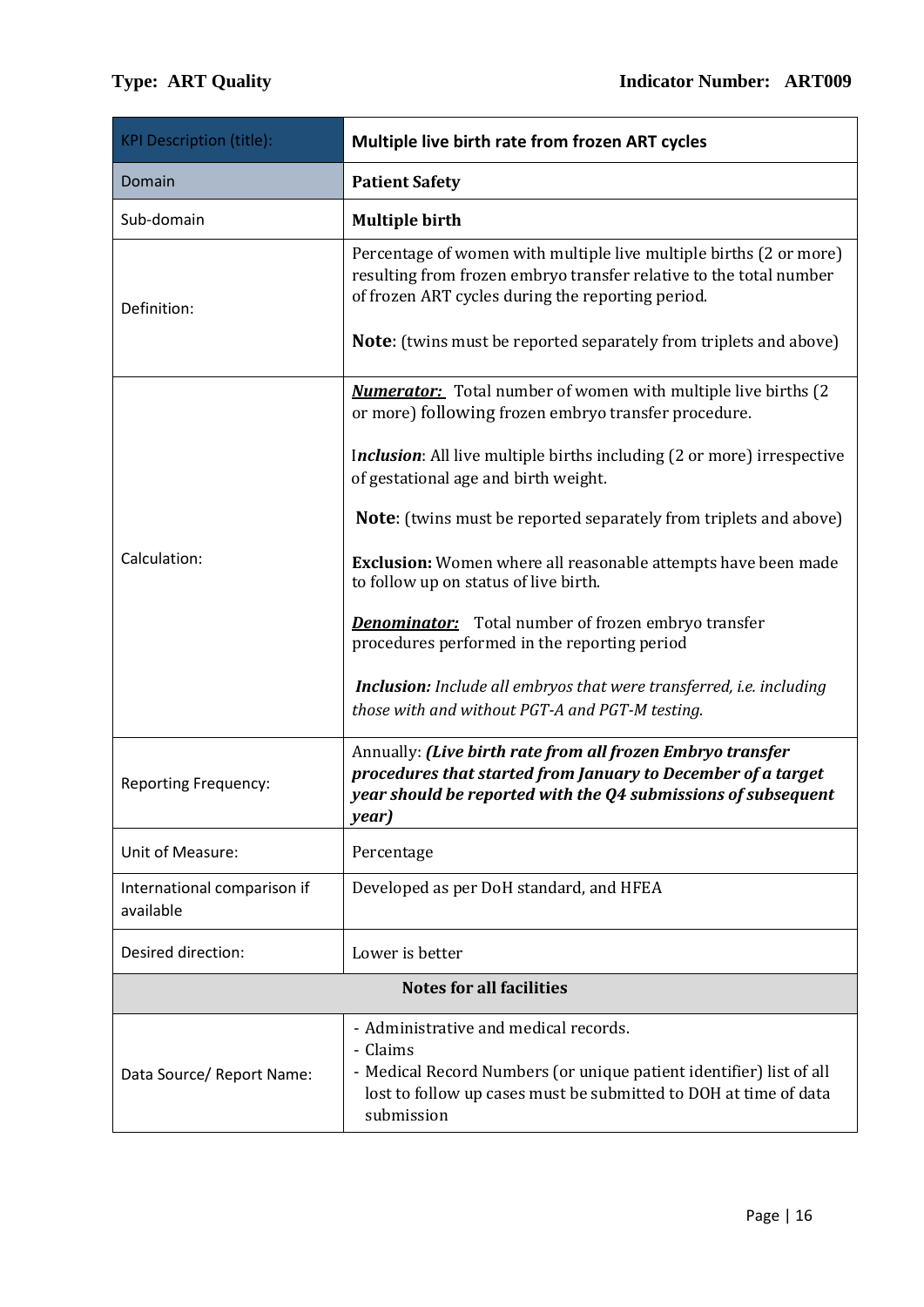<span id="page-16-0"></span>

| <b>KPI Description (title):</b>          | Live birth rate from fresh embryo transfers                                                                                                                                                                                                                                                                                                                                                                                                                                                                                                                                                                                                                                                                                                                    |
|------------------------------------------|----------------------------------------------------------------------------------------------------------------------------------------------------------------------------------------------------------------------------------------------------------------------------------------------------------------------------------------------------------------------------------------------------------------------------------------------------------------------------------------------------------------------------------------------------------------------------------------------------------------------------------------------------------------------------------------------------------------------------------------------------------------|
| Domain                                   | <b>Clinical outcome</b>                                                                                                                                                                                                                                                                                                                                                                                                                                                                                                                                                                                                                                                                                                                                        |
| Sub-domain                               | <b>Effectiveness</b>                                                                                                                                                                                                                                                                                                                                                                                                                                                                                                                                                                                                                                                                                                                                           |
| Definition:                              | Percentage of live births (the complete expulsion or extraction of a<br>product of fertilization that shows evidence of life of any product of<br>conception, regardless how many weeks of pregnancy) after fresh<br>embryo transfers relative to the total number of fresh embryos<br>transferred among women of age groups:<br>Less than 35 years old<br>$\circ$<br>Between 35-37<br>$\circ$<br>Between 38-39<br>$\circ$<br>Between 40-42<br>$\circ$<br>Between 43-45<br>$\circ$<br>Above 45 years old<br>$\circ$<br>Note: (Each age group must be reported separately)                                                                                                                                                                                      |
|                                          |                                                                                                                                                                                                                                                                                                                                                                                                                                                                                                                                                                                                                                                                                                                                                                |
| Calculation:                             | <b>Numerator:</b> Total sum of live births (the complete expulsion or<br>extraction of a product of fertilization that shows evidence of life)<br>after fresh embryo transfers for women (see age group above).<br><b>Inclusion:</b> All live births including singleton and multiple<br>irrespective of gestational age and birth weight.<br><b>Exclusion:</b> Women who were lost to follow up in spite of all<br>reasonable attempts made to follow up on status of live birth.<br><b>Denominator:</b> Total sum of fresh embryos transferred for ART<br>cycles performed in the reporting period for women (see age group<br>above).<br>Inclusion: Include all embryos that were transferred i.e. including<br>those with and without PGD and PGS testing. |
| <b>Reporting Frequency:</b>              | Annually (Live birth rate from all fresh embryos transferred in<br><b>women</b> (see age group above) for ART cycles<br>that started from January to December of a target year should be<br>reported with the Q4 submissions of subsequent year.)                                                                                                                                                                                                                                                                                                                                                                                                                                                                                                              |
| Unit of Measure:                         | Percentage                                                                                                                                                                                                                                                                                                                                                                                                                                                                                                                                                                                                                                                                                                                                                     |
| International comparison if<br>available | Developed as per DoH-Abu Dhabi Standard, HFEA, and CDC                                                                                                                                                                                                                                                                                                                                                                                                                                                                                                                                                                                                                                                                                                         |
| Desired direction:                       | Higher is better                                                                                                                                                                                                                                                                                                                                                                                                                                                                                                                                                                                                                                                                                                                                               |
| <b>Notes for all facilities</b>          |                                                                                                                                                                                                                                                                                                                                                                                                                                                                                                                                                                                                                                                                                                                                                                |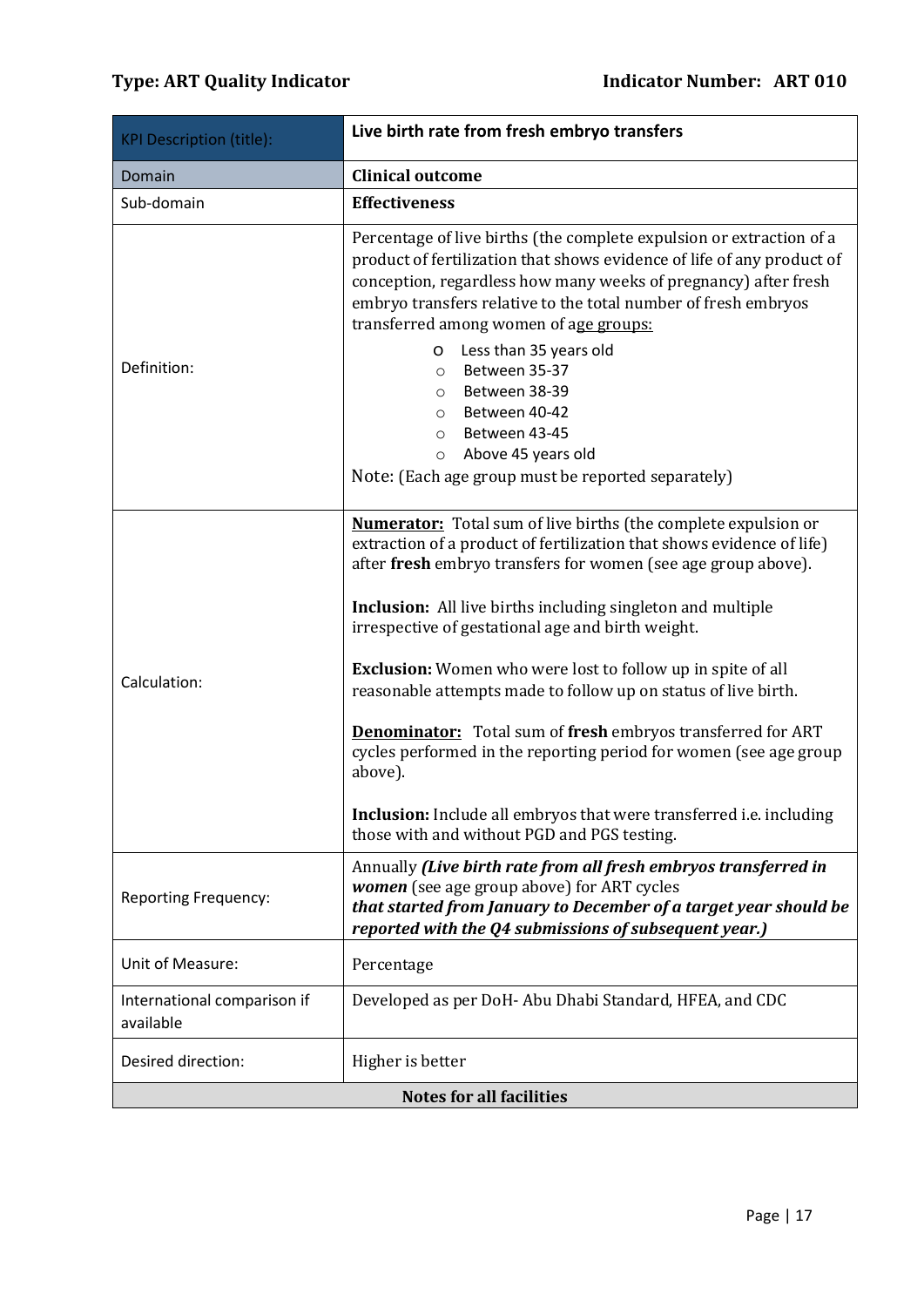| Data Source/ Report Name: | - Administrative and medical records.                                                                                                                |
|---------------------------|------------------------------------------------------------------------------------------------------------------------------------------------------|
|                           | - Claims.<br>- Medical Record Numbers (or unique patient identifier) list of all<br>lost to follow up cases must be submitted to DOH at time of data |
|                           | submission                                                                                                                                           |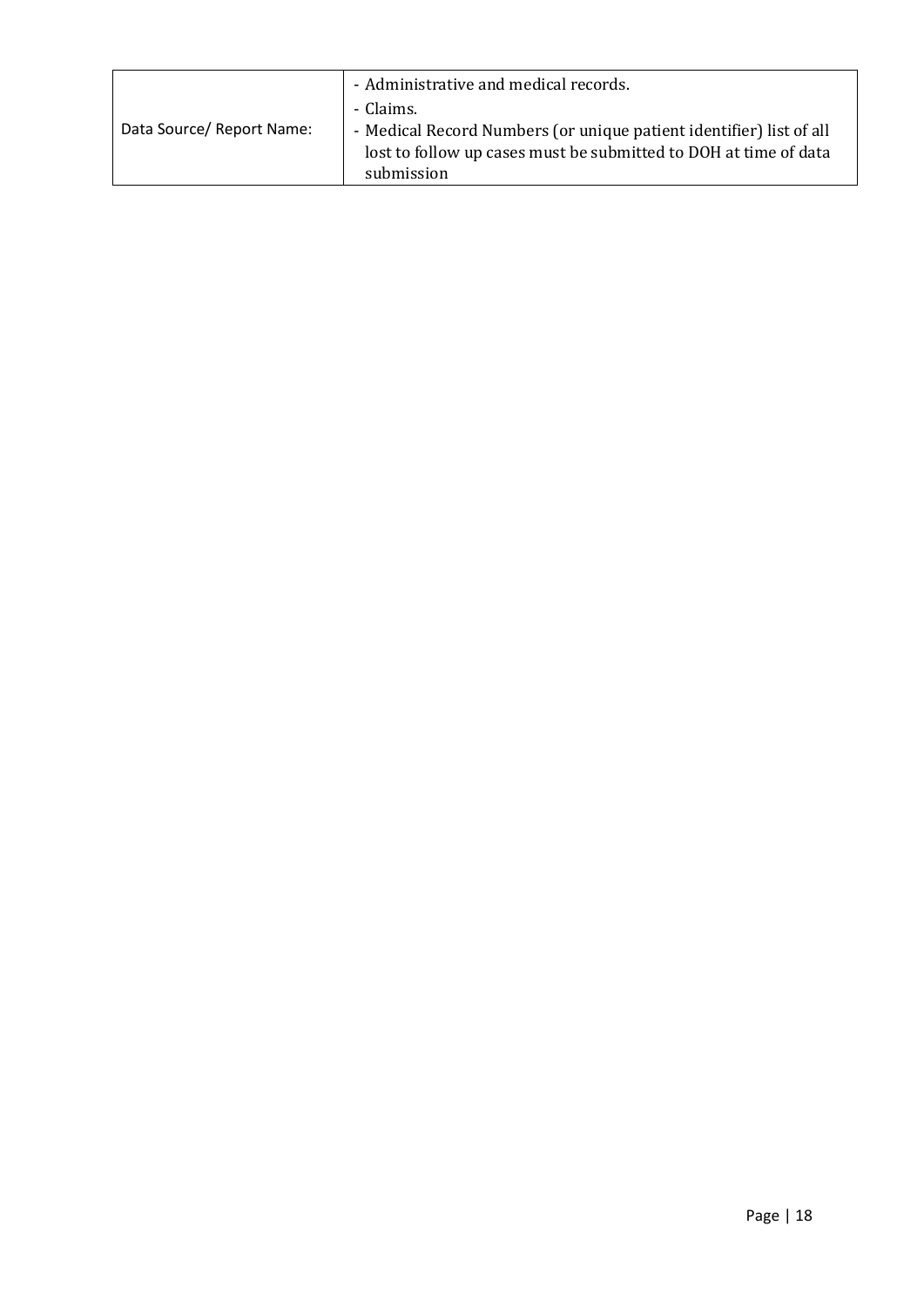<span id="page-18-0"></span>

| <b>KPI Description</b><br>(title):          | Clinical pregnancy rate from fresh embryo transfers                                                                                                                                                                                                                                                                                                                                                                                                                                                                                              |
|---------------------------------------------|--------------------------------------------------------------------------------------------------------------------------------------------------------------------------------------------------------------------------------------------------------------------------------------------------------------------------------------------------------------------------------------------------------------------------------------------------------------------------------------------------------------------------------------------------|
| Domain                                      | <b>Clinical outcome</b>                                                                                                                                                                                                                                                                                                                                                                                                                                                                                                                          |
| Sub-domain                                  | <b>Effectiveness</b>                                                                                                                                                                                                                                                                                                                                                                                                                                                                                                                             |
| Definition:                                 | Percentage of positive fetal hearts as confirmed by ultrasound 2-4 weeks after<br>positive pregnancy test following fresh embryo transfers relative to the<br>total number of fresh embryos transferred among women of age group:<br>Less than 35 years old<br>$\circ$<br>Between 35-37<br>$\circ$<br>Between 38-39<br>$\circ$<br>Between 40-42<br>$\circ$<br>Between 43-45<br>$\circ$<br>Above 45 years old<br>$\circ$<br>Note: (Each age group must be reported separately)                                                                    |
| Calculation:                                | <b>Numerator:</b> Total sum of positive fetal hearts as confirmed by ultrasound 2-4<br>weeks after positive pregnancy test after fresh embryo transfers for women<br>(see age group above).<br>Inclusion: All pregnancies including singleton and multiple.<br><b>Denominator:</b> Total sum of fresh embryos transferred for ART cycles<br>performed in the reporting period for women (see age group above).<br><b>Inclusion:</b> Include all embryos that were transferred, i.e. including those with<br>and without PGT-A and PGT-M testing. |
| Reporting<br>Frequency:                     | Quarterly                                                                                                                                                                                                                                                                                                                                                                                                                                                                                                                                        |
| Unit of Measure:                            | Percentage                                                                                                                                                                                                                                                                                                                                                                                                                                                                                                                                       |
| International<br>comparison if<br>available | Developed as per DoH standard, HFEA, and CDC                                                                                                                                                                                                                                                                                                                                                                                                                                                                                                     |
| Desired direction:                          | Higher is better                                                                                                                                                                                                                                                                                                                                                                                                                                                                                                                                 |
| <b>Notes for all facilities</b>             |                                                                                                                                                                                                                                                                                                                                                                                                                                                                                                                                                  |
| Source/<br>Data<br>Report Name:             | Administrative and medical records.<br>Claims                                                                                                                                                                                                                                                                                                                                                                                                                                                                                                    |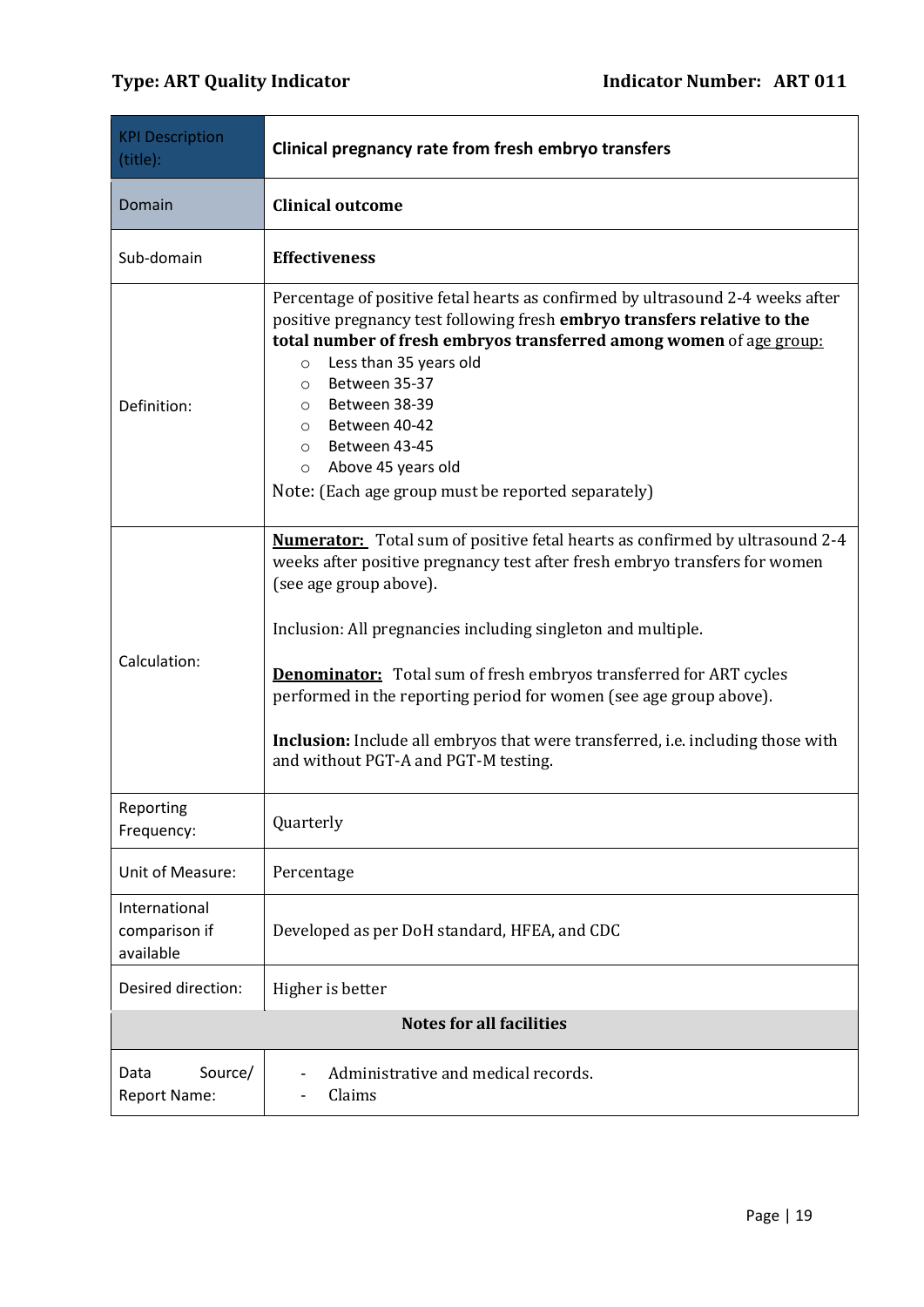# **Type: ART Quality Indicator Indicator Number: ART 012**

<span id="page-19-0"></span>

| <b>KPI Description (title):</b>          | Live birth rate from frozen embryo transfers                                                                                                                                                                                                                                                                                                                                                                                                                                                                                                                                                                                                                                                                                                                         |
|------------------------------------------|----------------------------------------------------------------------------------------------------------------------------------------------------------------------------------------------------------------------------------------------------------------------------------------------------------------------------------------------------------------------------------------------------------------------------------------------------------------------------------------------------------------------------------------------------------------------------------------------------------------------------------------------------------------------------------------------------------------------------------------------------------------------|
| Domain                                   | <b>Clinical outcome</b>                                                                                                                                                                                                                                                                                                                                                                                                                                                                                                                                                                                                                                                                                                                                              |
| Sub-domain                               | <b>Effectiveness</b>                                                                                                                                                                                                                                                                                                                                                                                                                                                                                                                                                                                                                                                                                                                                                 |
| Definition:                              | Percentage of live births (the complete expulsion or extraction of a<br>product of fertilization that shows evidence of life of any product of<br>conception, regardless how many weeks of pregnancy) after frozen<br>embryo transfers relative to the total number of frozen embryos<br>transferred among women of age groups:<br>Less than 35 years old<br>O<br>Between 35-37<br>$\circ$<br>Between 38-39<br>$\circ$<br>Between 40-42<br>$\circ$<br>Between 43-45<br>$\circ$<br>Above 45 years old<br>$\circ$<br>Note: (Each age group must be reported separately)                                                                                                                                                                                                |
| Calculation:                             | <b>Numerator:</b> Total sum of live births (the complete expulsion or<br>extraction of a product of fertilization that shows evidence of life) after<br>frozen embryo transfers for women (see age group above).<br>Inclusion: All live births including singleton and multiple irrespective of<br>gestational age and birth weight.<br><b>Exclusion:</b> Women who were lost to follow up in spite of all reasonable<br>attempts made to follow up on status of live birth.<br><b>Denominator:</b> Total sum of frozen embryos transferred for ART cycles<br>performed in the reporting period for women (see age group above).<br><b>Inclusion:</b> Include all embryos that were transferred <i>i.e.</i> including those<br>with and without PGD and PGS testing. |
| <b>Reporting Frequency:</b>              | Annually (Live birth rate from all frozen embryos transferred in<br>women (see age group above) for ART cycles<br>that started from January to December of a target year should be<br>reported with the Q4 submissions of subsequent year.)                                                                                                                                                                                                                                                                                                                                                                                                                                                                                                                          |
| Unit of Measure:                         | Percentage                                                                                                                                                                                                                                                                                                                                                                                                                                                                                                                                                                                                                                                                                                                                                           |
| International comparison<br>if available | Developed as per DoH-Abu Dhabi Standard, HFEA, and CDC                                                                                                                                                                                                                                                                                                                                                                                                                                                                                                                                                                                                                                                                                                               |
| Desired direction:                       | Higher is better                                                                                                                                                                                                                                                                                                                                                                                                                                                                                                                                                                                                                                                                                                                                                     |
|                                          | <b>Notes for all facilities</b>                                                                                                                                                                                                                                                                                                                                                                                                                                                                                                                                                                                                                                                                                                                                      |
| Data Source/ Report<br>Name:             | - Administrative and medical records.<br>- Claims.<br>- Medical Record Numbers (or unique patient identifier) list of all lost to<br>follow up cases must be submitted to DOH at time of data submission                                                                                                                                                                                                                                                                                                                                                                                                                                                                                                                                                             |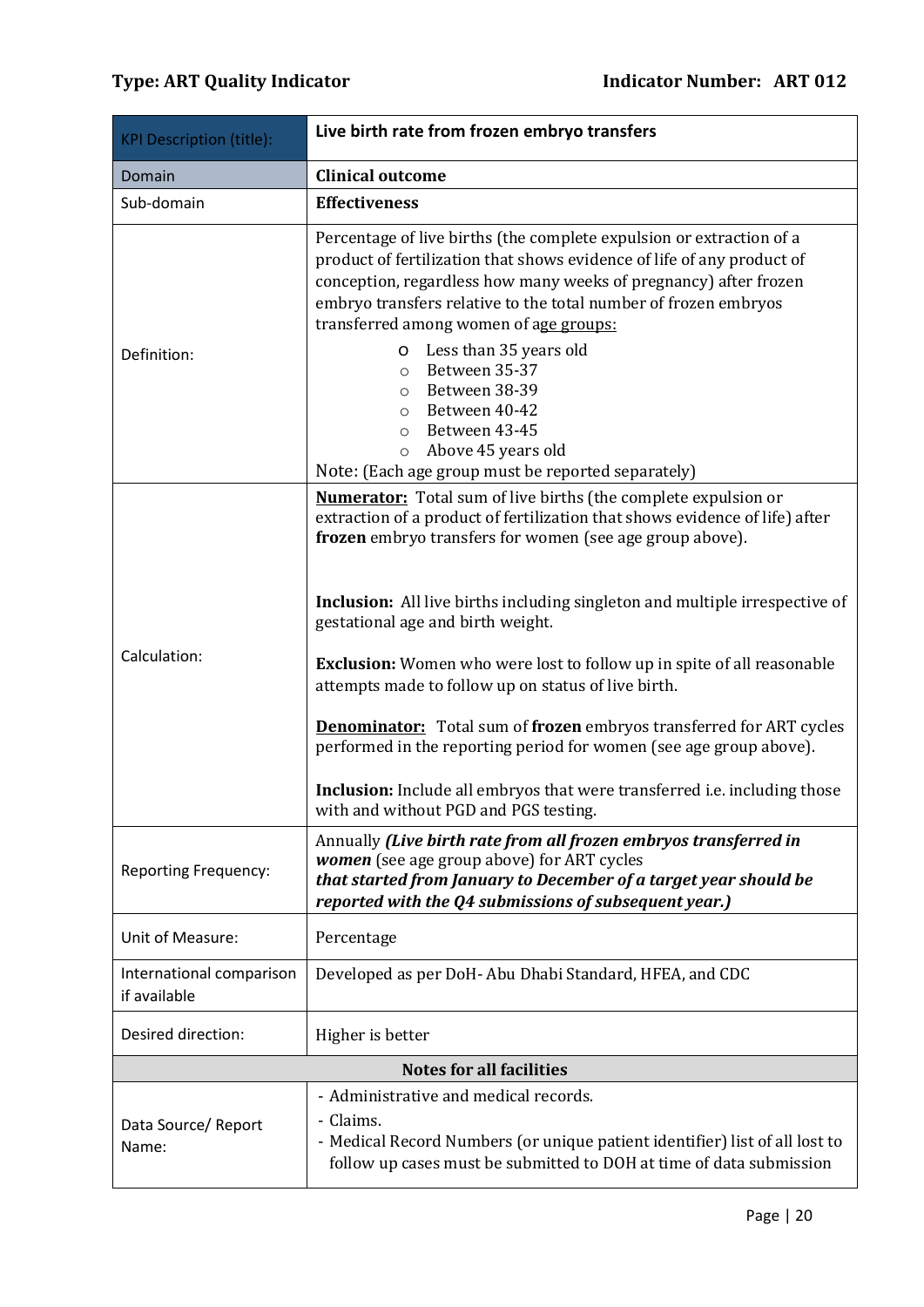<span id="page-20-0"></span>

| <b>KPI Description</b><br>(title):          | Clinical pregnancy rate from frozen embryo transfers                                                                                                                                                                                                                                                                                                                                                                                                                                                                                               |
|---------------------------------------------|----------------------------------------------------------------------------------------------------------------------------------------------------------------------------------------------------------------------------------------------------------------------------------------------------------------------------------------------------------------------------------------------------------------------------------------------------------------------------------------------------------------------------------------------------|
| Domain                                      | <b>Clinical outcome</b>                                                                                                                                                                                                                                                                                                                                                                                                                                                                                                                            |
| Sub-domain                                  | <b>Effectiveness</b>                                                                                                                                                                                                                                                                                                                                                                                                                                                                                                                               |
| Definition:                                 | Percentage of positive fetal hearts as confirmed by ultrasound 2-4 weeks after<br>positive pregnancy test following frozen embryo transfers relative to the<br>total number of frozen embryos transferred among women of age group:<br>Less than 35 years old<br>$\circ$<br>Between 35-37<br>$\circ$<br>Between 38-39<br>$\circ$<br>Between 40-42<br>$\circ$<br>Between 43-45<br>$\circ$<br>Above 45 years old<br>$\circ$<br>Note: (Each age group must be reported separately)                                                                    |
| Calculation:                                | <b>Numerator:</b> Total sum of positive fetal hearts as confirmed by ultrasound 2-4<br>weeks after positive pregnancy test after frozen embryo transfers for women<br>(see age group above).<br>Inclusion: All pregnancies including singleton and multiple.<br><b>Denominator:</b> Total sum of frozen embryos transferred for ART cycles<br>performed in the reporting period for women (see age group above).<br><b>Inclusion:</b> Include all embryos that were transferred, i.e. including those with<br>and without PGT-A and PGT-M testing. |
| Reporting<br>Frequency:                     | Quarterly                                                                                                                                                                                                                                                                                                                                                                                                                                                                                                                                          |
| Unit of Measure:                            | Percentage                                                                                                                                                                                                                                                                                                                                                                                                                                                                                                                                         |
| International<br>comparison if<br>available | Developed as per DoH standard, HFEA, and CDC                                                                                                                                                                                                                                                                                                                                                                                                                                                                                                       |
| Desired direction:                          | Higher is better                                                                                                                                                                                                                                                                                                                                                                                                                                                                                                                                   |
| <b>Notes for all facilities</b>             |                                                                                                                                                                                                                                                                                                                                                                                                                                                                                                                                                    |
| Source/<br>Data<br>Report Name:             | Administrative and medical records.<br>Claims                                                                                                                                                                                                                                                                                                                                                                                                                                                                                                      |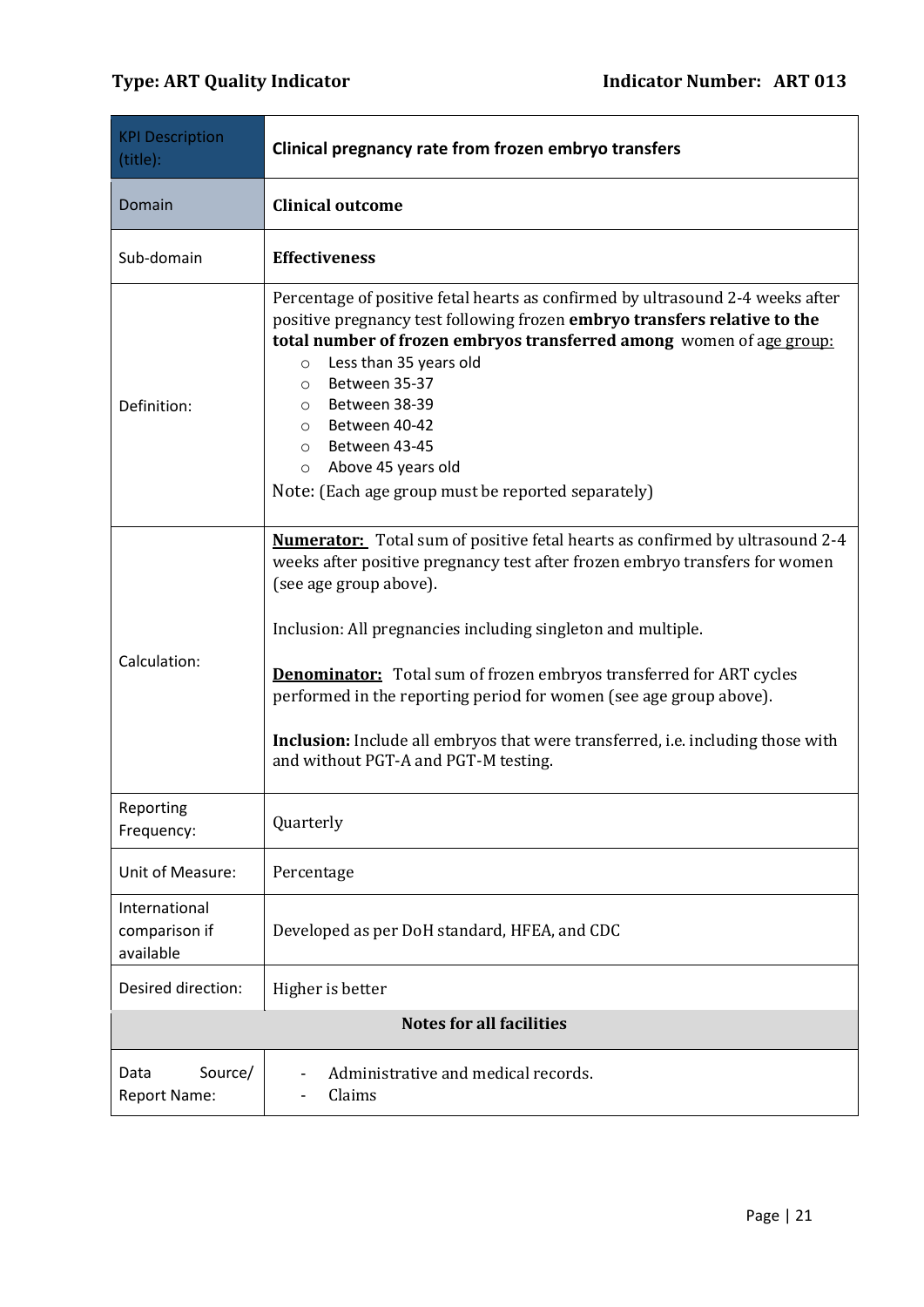<span id="page-21-0"></span>

| <b>KPI Description (title):</b>          | Multiple live birth rate among ART patients                                                                                                                                                                                                                                     |
|------------------------------------------|---------------------------------------------------------------------------------------------------------------------------------------------------------------------------------------------------------------------------------------------------------------------------------|
| Domain                                   | <b>Patient Safety</b>                                                                                                                                                                                                                                                           |
| Sub-domain                               | <b>Multiple birth</b>                                                                                                                                                                                                                                                           |
| Definition:                              | The percentage of all live births occurrences resulting from ART<br>treatments (inclusive of IUI/TI/Fresh cycles/Frozen cycles) started<br>in that year which resulted in more than one live birth.<br><b>Note:</b> (twins must be reported separately from triplets and above) |
|                                          | <b>Numerator:</b> Total number of women with multiple live births (2 or<br>more) resulting from ART treatments                                                                                                                                                                  |
|                                          | Inclusion: All live multiple births including (2 or more) irrespective<br>of gestational age and birth weight.                                                                                                                                                                  |
|                                          | <b>Note:</b> (twins must be reported separately from triplets and above)                                                                                                                                                                                                        |
| Calculation:                             | <b>Denominator:</b> Total number of women with all live births resulting<br>from ART treatments (inclusive of IUI/TI/Fresh cycles/Frozen<br>cycles)                                                                                                                             |
|                                          | <b>Exclusion:</b> Women where all reasonable attempts have been made<br>to follow up on status of live birth.                                                                                                                                                                   |
| <b>Reporting Frequency:</b>              | Annually: (Live birth rate from all ART treatments that started<br>from January to December of a target year should be reported<br>with the Q4 submissions of subsequent year)                                                                                                  |
| Unit of Measure:                         | Percentage                                                                                                                                                                                                                                                                      |
| International comparison if<br>available | Developed as per DoH standard, and HFEA<br>https://www.hfea.gov.uk/about-us/publications/research-and-<br>data/fertility-treatment-2019-trends-and-figures/fertility-<br>treatment-2019-quality-and-methodology-report/                                                         |
| Desired direction:                       | Lower is better<br>Annual target rate:<br>Twin live birth rate $\leq 15\%$<br>Triplets and above live birth rate = $0\%$                                                                                                                                                        |
| <b>Notes for all facilities</b>          |                                                                                                                                                                                                                                                                                 |
| Data Source/ Report Name:                | - Administrative and medical records.<br>- Claims<br>- Medical Record Numbers (or unique patient identifier) list of all<br>lost to follow up cases must be submitted to DOH at time of data<br>submission                                                                      |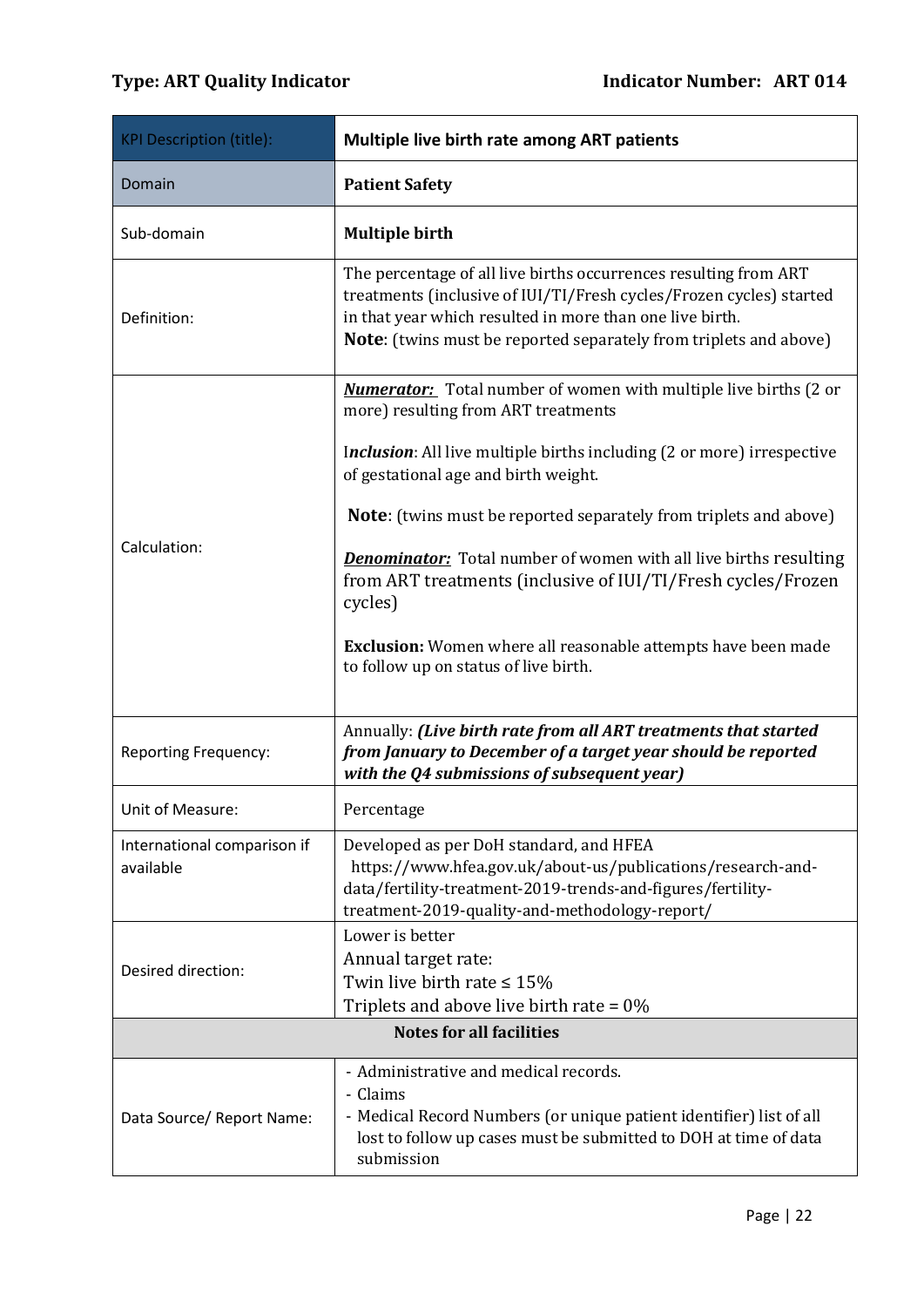<span id="page-22-0"></span>

| <b>KPI Description (title):</b>          | Multiple clinical pregnancy rate among ART patients                                                                                                                                                                                                                |  |
|------------------------------------------|--------------------------------------------------------------------------------------------------------------------------------------------------------------------------------------------------------------------------------------------------------------------|--|
| Domain                                   | <b>Patient Safety</b>                                                                                                                                                                                                                                              |  |
| Sub-domain                               | <b>Multiple pregnancy</b>                                                                                                                                                                                                                                          |  |
| Definition:                              | The percentage of all clinical pregnancies resulting from ART<br>treatments (inclusive of IUI/TI/Fresh cycles/Frozen cycles) started<br>in that year which consisted of a multiple pregnancy.<br>Note: (twins must be reported separately from triplets and above) |  |
|                                          | <b>Numerator:</b> Total number of women with multiple clinical<br>pregnancies (2 or more positive fetal hearts) resulting from ART<br>treatments                                                                                                                   |  |
| Calculation:                             | <b>Note:</b> (twins must be reported separately from triplets and above)                                                                                                                                                                                           |  |
|                                          | <b>Denominator:</b> Total number of clinical pregnancies resulting<br>from ART treatments (inclusive of IUI/TI/Fresh cycles/Frozen<br>cycles)<br>(A cycle where one or more fetal hearts are seen).                                                                |  |
| <b>Reporting Frequency:</b>              | Quarterly                                                                                                                                                                                                                                                          |  |
| Unit of Measure:                         | Percentage                                                                                                                                                                                                                                                         |  |
| International comparison if<br>available | Developed as per DoH standard, and HFEA<br>https://www.hfea.gov.uk/about-us/publications/research-and-<br>data/fertility-treatment-2019-trends-and-figures/fertility-<br>treatment-2019-quality-and-methodology-report/                                            |  |
| Desired direction:                       | Lower is better                                                                                                                                                                                                                                                    |  |
| <b>Notes for all facilities</b>          |                                                                                                                                                                                                                                                                    |  |
| Data Source/ Report Name:                | - Administrative and medical records.<br>- Claims<br>- Medical Record Numbers (or unique patient identifier) list of all<br>lost to follow up cases must be submitted to DOH at time of data<br>submission                                                         |  |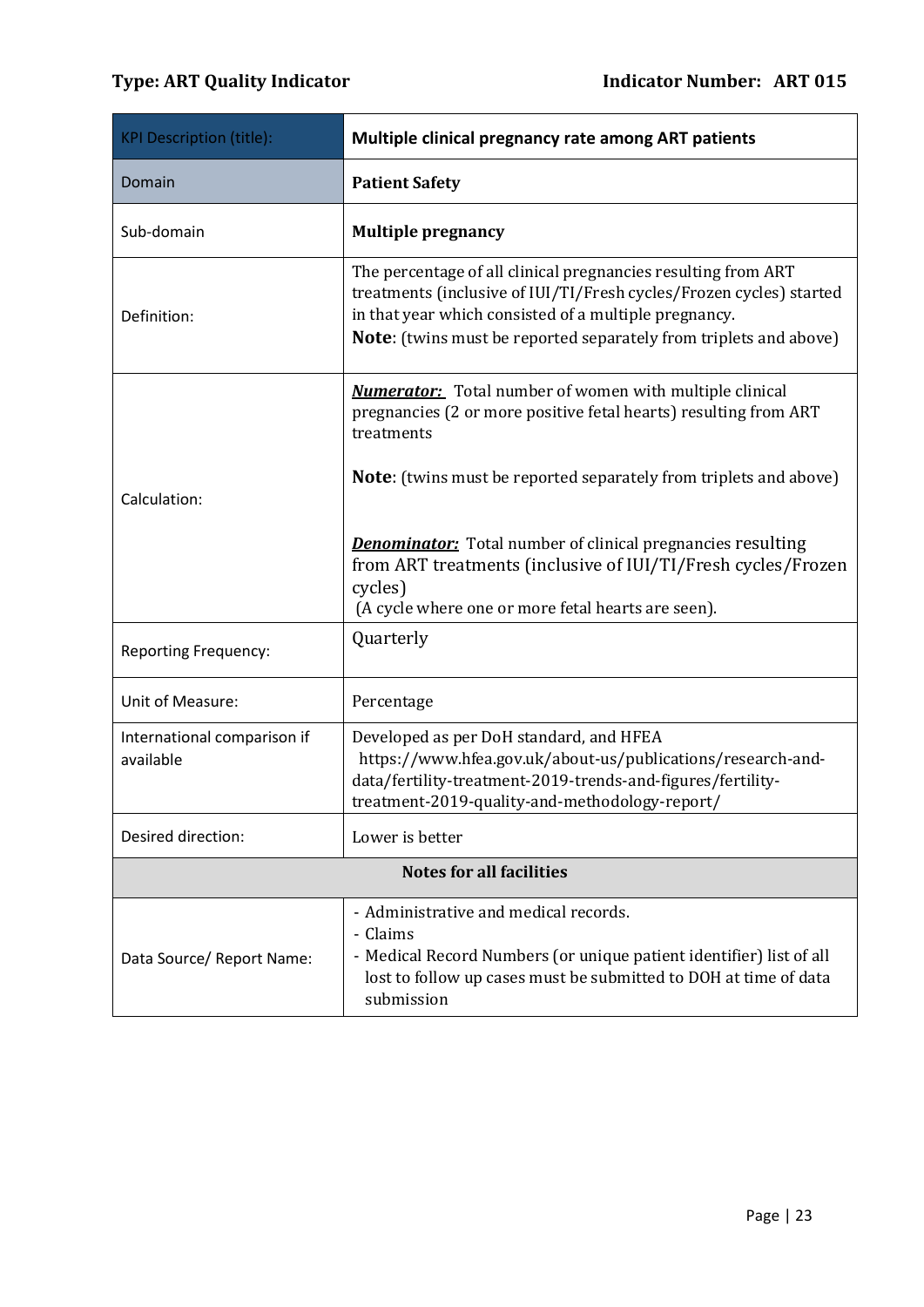# <span id="page-23-0"></span>**Type: ART Quality Indicator Contracts Contracts Contracts ART 016**

| <b>KPI</b> Description<br>(title):                 | <b>Oocyte damage After ICSI</b>                                                                                                                                                                                                                                                          |
|----------------------------------------------------|------------------------------------------------------------------------------------------------------------------------------------------------------------------------------------------------------------------------------------------------------------------------------------------|
| <b>Domain</b>                                      | Efficiency                                                                                                                                                                                                                                                                               |
| Sub-Domain                                         | Process                                                                                                                                                                                                                                                                                  |
| <b>Definition:</b>                                 | Number of oocytes damaged or degenerated out of total number of oocytes<br>injected                                                                                                                                                                                                      |
| <b>Calculation:</b>                                | <b>Numerator</b><br>Number of damaged or degenerated oocytes after ICSI<br>Inclusion:<br>Fresh and Frozen ejaculated spermatozoa<br>Denominator<br>Total Number of oocytes injected within the reporting period.<br>ICSI damage rate= (No. damaged or degenerated / all oocyte injected) |
| <b>Reporting</b><br><b>Frequency:</b>              | Quarterly                                                                                                                                                                                                                                                                                |
| <b>Unit of Measure:</b>                            | Percentage                                                                                                                                                                                                                                                                               |
| <b>International</b><br>comparison if<br>available | The Vienna consensus report of an expert meeting on the development of<br>$\bullet$<br>ART laboratory performance indicators- Human Reproduction                                                                                                                                         |
| <b>Desired direction:</b>                          | Lower is better                                                                                                                                                                                                                                                                          |
|                                                    |                                                                                                                                                                                                                                                                                          |
| Data sources and<br>guidance:                      | -Patient medical record<br>-Hospital administrative data                                                                                                                                                                                                                                 |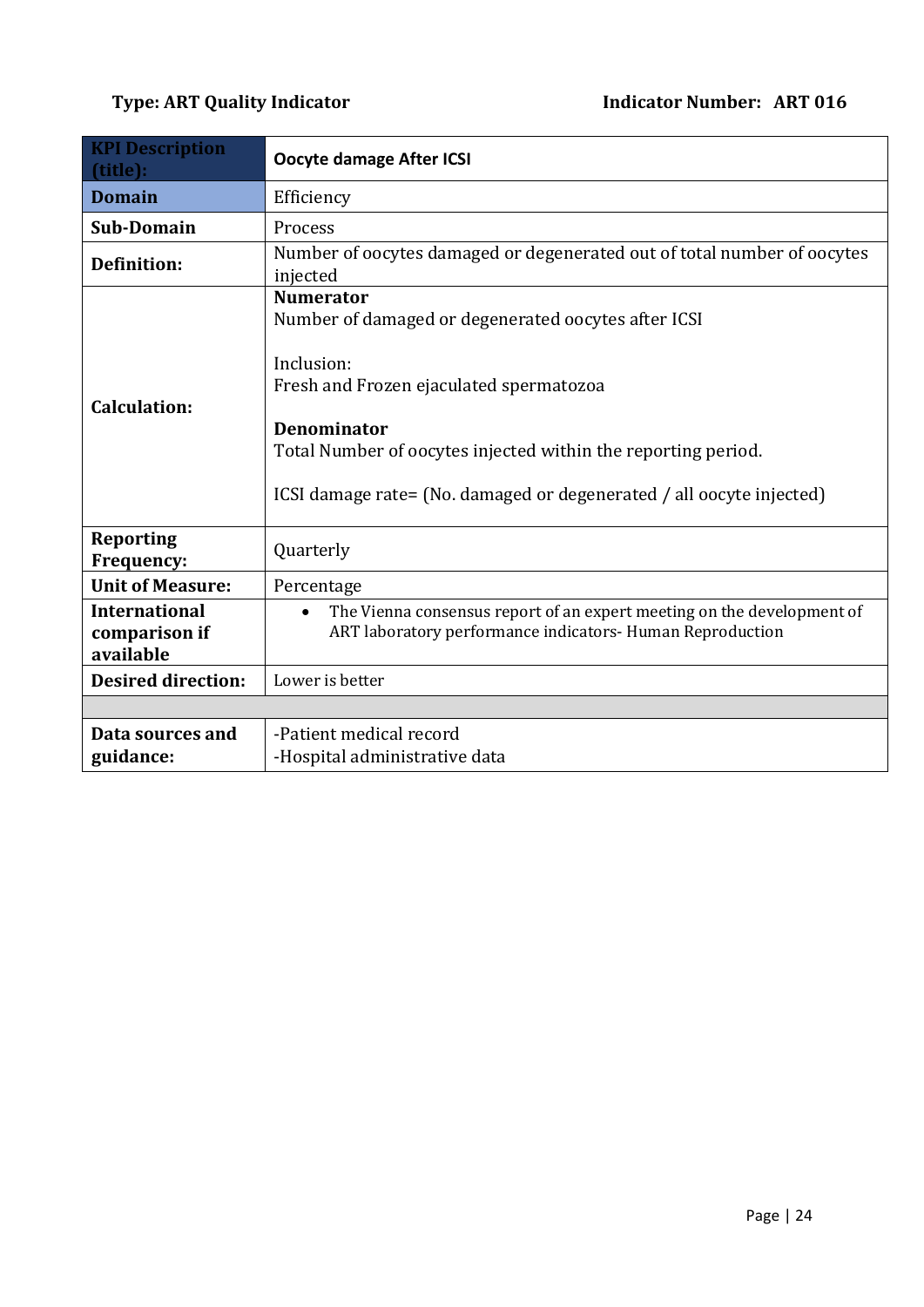<span id="page-24-0"></span>

| <b>KPI Description</b><br>(title):                 | <b>ICSI Fertilization Rate</b>                                                                                                                                            |
|----------------------------------------------------|---------------------------------------------------------------------------------------------------------------------------------------------------------------------------|
| <b>Domain</b>                                      | Effectiveness                                                                                                                                                             |
| Sub-Domain                                         | process                                                                                                                                                                   |
| <b>Definition:</b>                                 | Number of fertilized 2pn oocytes after ICSI of mature oocytes                                                                                                             |
| <b>Calculation:</b>                                | <b>Numerator</b><br>Number of oocytes with 2PN<br>Inclusion:<br>Fresh and Frozen ejaculated spermatozoa<br><b>Denominator</b><br>Total Number of all MII injected oocytes |
| <b>Reporting</b><br>Frequency:                     | Quarterly                                                                                                                                                                 |
| <b>Unit of Measure:</b>                            | Percentage                                                                                                                                                                |
| <b>International</b><br>comparison if<br>available | • The Vienna consensus report of an expert meeting on the development of<br>ART laboratory performance indicators- Human Reproduction                                     |
| <b>Desired direction:</b>                          | Higher is better                                                                                                                                                          |
|                                                    |                                                                                                                                                                           |
| Data sources and<br>guidance:                      | -Patient medical record<br>-Hospital administrative data                                                                                                                  |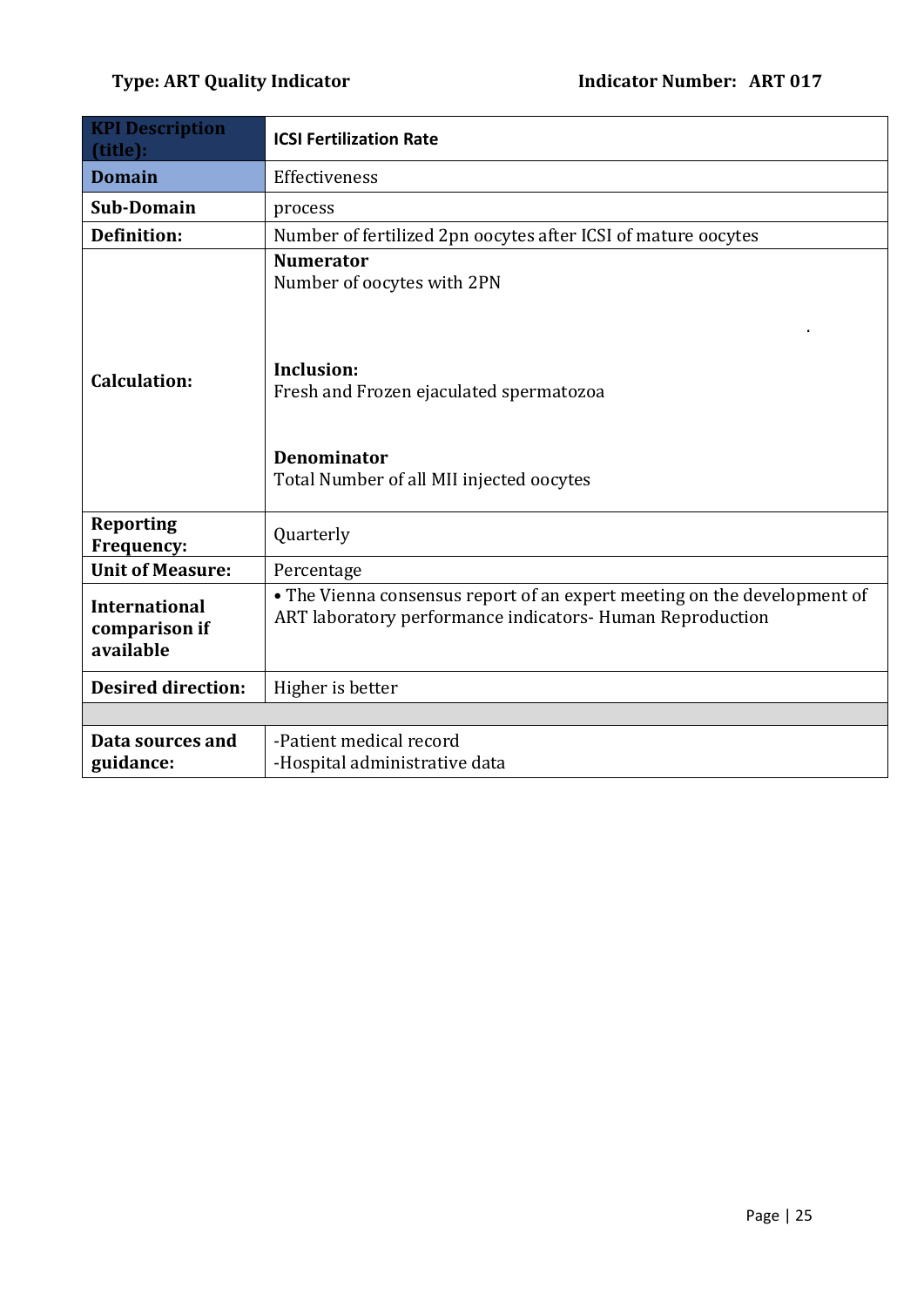<span id="page-25-0"></span>

| <b>KPI</b> Description<br>(title):                 | Rate of Cycle Cancellations before OPU                                                                                                                                                                                                                                                                                                                                                                                                                                                                                                                                                                                                                                                                                                                       |
|----------------------------------------------------|--------------------------------------------------------------------------------------------------------------------------------------------------------------------------------------------------------------------------------------------------------------------------------------------------------------------------------------------------------------------------------------------------------------------------------------------------------------------------------------------------------------------------------------------------------------------------------------------------------------------------------------------------------------------------------------------------------------------------------------------------------------|
| <b>Domain</b>                                      | Efficiency                                                                                                                                                                                                                                                                                                                                                                                                                                                                                                                                                                                                                                                                                                                                                   |
| Sub-Domain                                         | Process                                                                                                                                                                                                                                                                                                                                                                                                                                                                                                                                                                                                                                                                                                                                                      |
| <b>Definition:</b>                                 | Percentage of ART cycles cancelled before OPU due to one or multiple factors,<br>such as:<br>1. Abnormal screening hormonal levels indicating a low ovarian response -<br>potential for few eggs<br>2. Ovarian dysfunction, unspecified<br>3. Poor ovarian stimulation evident by few follicles growing or low estradiol<br>levels - potential for few eggs<br>4. Premature ovulation evident by an LH surge or lost follicle prior to retrieval<br>Too robust of an ovarian response that may lead to ovarian hyper stimulation<br>5.<br>syndrome.<br>6. Abnormal uterine lining                                                                                                                                                                            |
| <b>Calculation:</b>                                | Numerator:<br>Number of ART cycles cancelled before OPU<br>Codes:<br>E28.8 - E28.9 Other ovarian dysfunction<br>E28.39 Other primary ovarian failure<br>E28.8 Other ovarian dysfunction<br>N98.1 ovarian hyper stimulation syndrome.<br>N85.8 Other specified non inflammatory disorders of uterus<br>Note: If a patient starts her stimulation on the reporting period and cycle<br>cancelled on next quarter due to no response, she will be counted in the same<br>reporting period in which stimulation started<br>Example: If a patient starts her stimulation on March 30 and cycle cancelled<br>on April 5 due to no response, she will be counted in Q1<br>Denominator:<br>Total number of stimulations started for OPU during the reporting period. |
| <b>Reporting</b><br>Frequency:                     | Quarterly                                                                                                                                                                                                                                                                                                                                                                                                                                                                                                                                                                                                                                                                                                                                                    |
| <b>Unit of Measure:</b>                            | Percentage                                                                                                                                                                                                                                                                                                                                                                                                                                                                                                                                                                                                                                                                                                                                                   |
| <b>International</b><br>comparison if<br>available | https://www.sart.org/patients/a-patients-guide-to-assisted-reproductive-<br>technology/general-information/cycle-cancellation/                                                                                                                                                                                                                                                                                                                                                                                                                                                                                                                                                                                                                               |
| <b>Desired</b><br>direction:                       | Lower rates are better.                                                                                                                                                                                                                                                                                                                                                                                                                                                                                                                                                                                                                                                                                                                                      |
|                                                    |                                                                                                                                                                                                                                                                                                                                                                                                                                                                                                                                                                                                                                                                                                                                                              |
| Data sources and<br>guidance:                      | -Patient medical record<br>-Hospital administrative data                                                                                                                                                                                                                                                                                                                                                                                                                                                                                                                                                                                                                                                                                                     |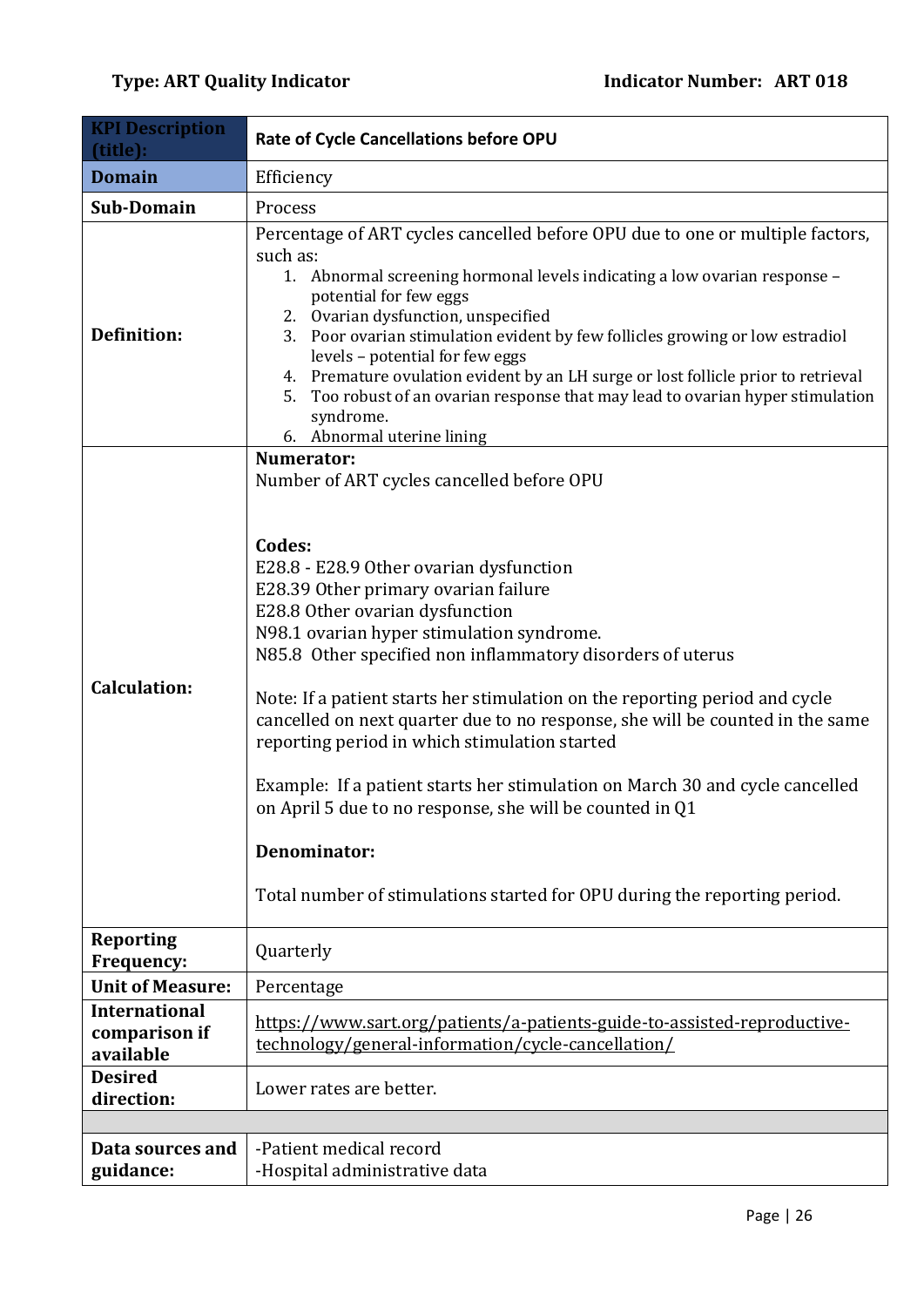<span id="page-26-0"></span>

| <b>KPI Description</b>                             | Successful Surgical Sperm Retrieval processes for Patients with obstructive                                                                                                                                                                                                                                                                                                                                                                                                                                                                                                                                                                                                                                                          |
|----------------------------------------------------|--------------------------------------------------------------------------------------------------------------------------------------------------------------------------------------------------------------------------------------------------------------------------------------------------------------------------------------------------------------------------------------------------------------------------------------------------------------------------------------------------------------------------------------------------------------------------------------------------------------------------------------------------------------------------------------------------------------------------------------|
| (title):                                           | azoospermia                                                                                                                                                                                                                                                                                                                                                                                                                                                                                                                                                                                                                                                                                                                          |
| <b>Domain</b>                                      | Effectiveness                                                                                                                                                                                                                                                                                                                                                                                                                                                                                                                                                                                                                                                                                                                        |
| Sub-Domain                                         | Process                                                                                                                                                                                                                                                                                                                                                                                                                                                                                                                                                                                                                                                                                                                              |
| <b>Definition:</b>                                 | Percentage of Successful Sperm Retrieval Processes intended to obtain<br>normal sperm suitable for oocyte injection after surgery for Patients with<br>obstructive azoospermia                                                                                                                                                                                                                                                                                                                                                                                                                                                                                                                                                       |
| <b>Calculation:</b>                                | Numerator:<br>Number of procedures done where sperm was found<br><b>Inclusion:</b><br>Patients with obstructive azoospermia<br>Codes:<br>N46.023 Azoospermia due to obstruction of efferent ducts<br><b>Exclusion:</b><br>Patients with non-obstructive azoospermia<br>N46.01 Organic azoospermia,<br>N46.021 Azoospermia due to drug therapy,<br>N46.022 Azoospermia due to infection,<br>N46.024 Azoospermia due to radiation,<br>N46.025 Azoospermia due to systemic disease &<br>N46.029 Azoospermia due to other extra testicular causes.<br>Denominator:<br>Total number of male procedures i.e. TESA, PESA, TESE, microTESE or<br>oncoTESE during the reporting period<br>Inclusion:<br>Patients with obstructive azoospermia |
|                                                    | <b>Exclusion:</b><br>-Patients with non-obstructive azoospermia<br>-Patients who don't require process.<br>-Patients refuse to undergo the process.                                                                                                                                                                                                                                                                                                                                                                                                                                                                                                                                                                                  |
| <b>Reporting</b><br>Frequency:                     | Quarterly                                                                                                                                                                                                                                                                                                                                                                                                                                                                                                                                                                                                                                                                                                                            |
| <b>Unit of Measure:</b>                            | Percentage                                                                                                                                                                                                                                                                                                                                                                                                                                                                                                                                                                                                                                                                                                                           |
| <b>International</b><br>comparison if<br>available | https://www.ncbi.nlm.nih.gov/pmc/articles/PMC8279053/                                                                                                                                                                                                                                                                                                                                                                                                                                                                                                                                                                                                                                                                                |
| <b>Desired direction:</b>                          | Higher rates are required.                                                                                                                                                                                                                                                                                                                                                                                                                                                                                                                                                                                                                                                                                                           |
|                                                    |                                                                                                                                                                                                                                                                                                                                                                                                                                                                                                                                                                                                                                                                                                                                      |
| Data sources and<br>guidance:                      | -Patient medical record<br>-Hospital administrative data                                                                                                                                                                                                                                                                                                                                                                                                                                                                                                                                                                                                                                                                             |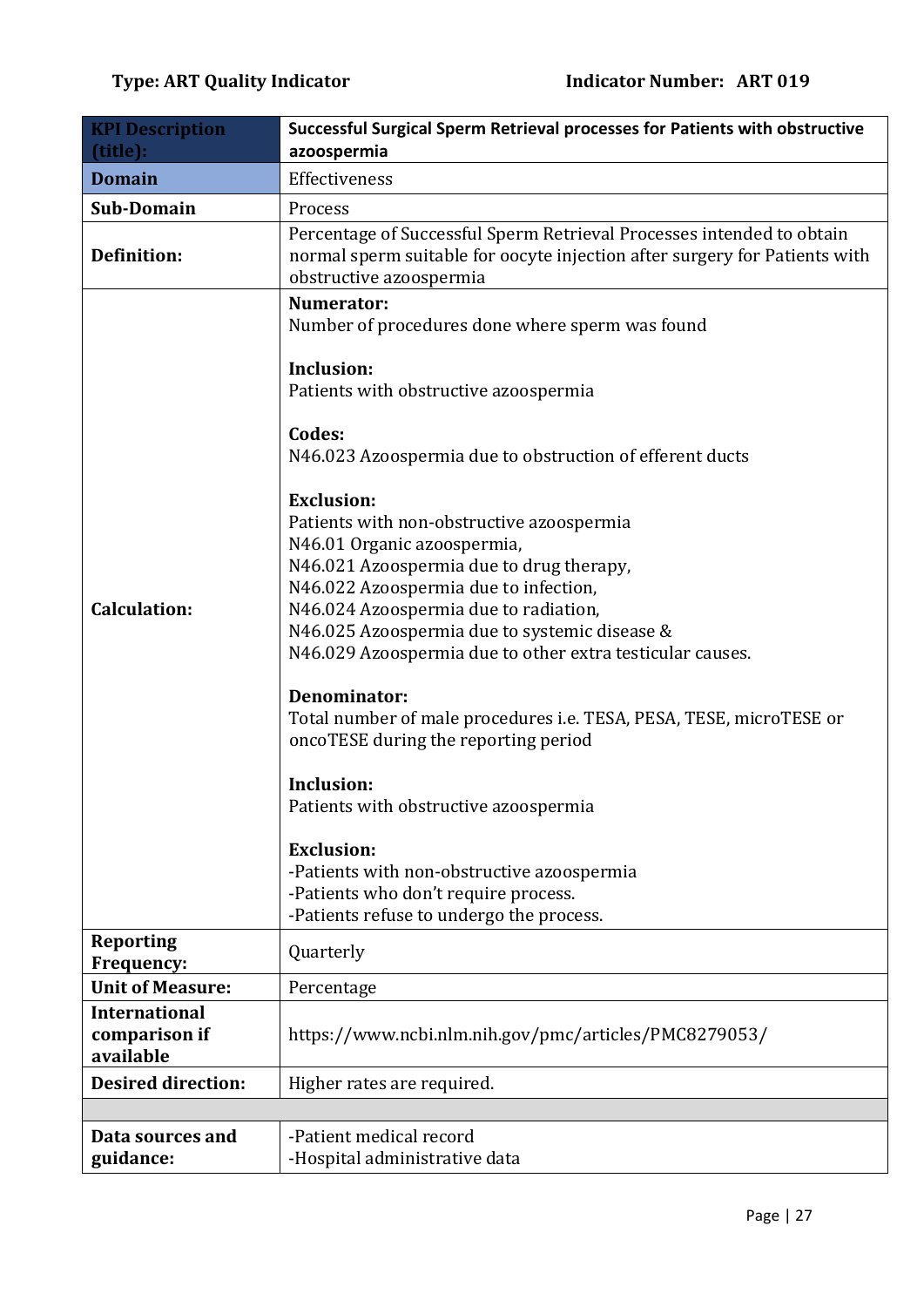<span id="page-27-0"></span>

| <b>KPI Description</b>                             | Successful Surgical Sperm Retrieval processes for patients with non-                                                                                                                                                                                                                                                 |
|----------------------------------------------------|----------------------------------------------------------------------------------------------------------------------------------------------------------------------------------------------------------------------------------------------------------------------------------------------------------------------|
| (title):                                           | obstructive azoospermia                                                                                                                                                                                                                                                                                              |
| <b>Domain</b>                                      | Effectiveness                                                                                                                                                                                                                                                                                                        |
| Sub-Domain                                         | Process                                                                                                                                                                                                                                                                                                              |
| <b>Definition:</b>                                 | Percentage of Successful Sperm Retrieval Processes intended to obtain<br>normal sperm suitable for oocyte injection after surgery for Patients with<br>non-obstructive azoospermia                                                                                                                                   |
|                                                    | Numerator:<br>Number of procedures done where sperm was found<br>Inclusion:                                                                                                                                                                                                                                          |
|                                                    | Patients with non-obstructive azoospermia<br>N46.01 Organic azoospermia,<br>N46.021 Azoospermia due to drug therapy,<br>N46.022 Azoospermia due to infection,<br>N46.024 Azoospermia due to radiation,<br>N46.025 Azoospermia due to systemic disease &<br>N46.029 Azoospermia due to other extra testicular causes. |
| <b>Calculation:</b>                                | <b>Exclusion:</b><br>Patients with obstructive azoospermia N46.023<br>Denominator:<br>Total number of male procedures <i>i.e.</i> TESA, PESA, TESE, microTESE or<br>oncoTESE during the reporting period                                                                                                             |
|                                                    | <b>Inclusion:</b><br>Patients with non-obstructive azoospermia<br><b>Exclusion:</b><br>-Patients with obstructive azoospermia<br>-Patients who don't require process.<br>-Patients refuse to undergo the process.                                                                                                    |
| <b>Reporting</b><br><b>Frequency:</b>              | Quarterly                                                                                                                                                                                                                                                                                                            |
| <b>Unit of Measure:</b>                            | Percentage                                                                                                                                                                                                                                                                                                           |
| <b>International</b><br>comparison if<br>available | https://www.ncbi.nlm.nih.gov/pmc/articles/PMC8279053/                                                                                                                                                                                                                                                                |
| <b>Desired direction:</b>                          | Higher rates are required.                                                                                                                                                                                                                                                                                           |
|                                                    |                                                                                                                                                                                                                                                                                                                      |
| Data sources and<br>guidance:                      | -Patient medical record<br>-Hospital administrative data                                                                                                                                                                                                                                                             |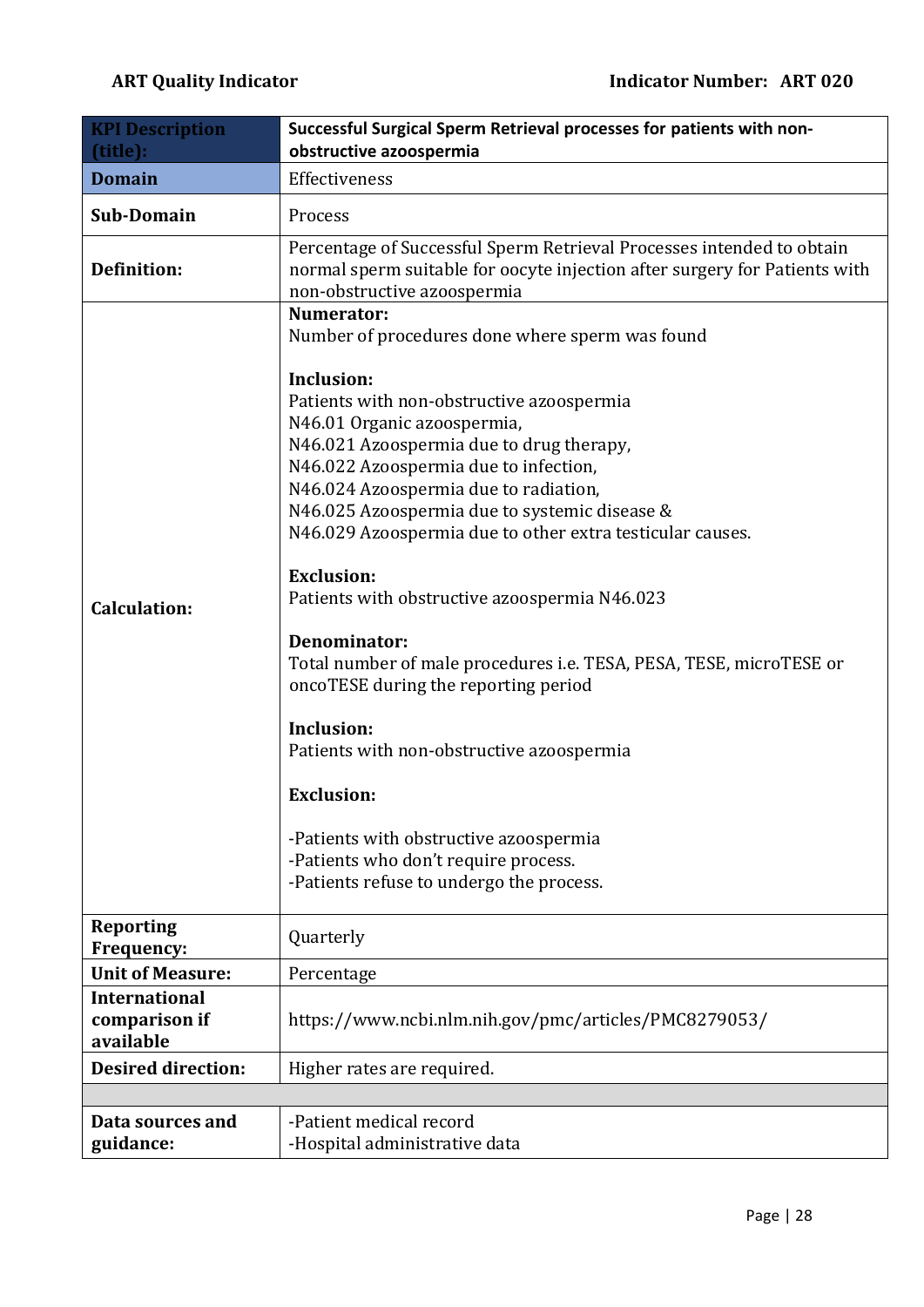<span id="page-28-0"></span>

| <b>KPI Description</b><br>(title):                 | <b>Embryo Utilization</b>                                                                                                                                |
|----------------------------------------------------|----------------------------------------------------------------------------------------------------------------------------------------------------------|
| <b>Domain</b>                                      | Efficiency                                                                                                                                               |
| <b>Sub-Domain</b>                                  | Process                                                                                                                                                  |
| <b>Definition:</b>                                 | the number of embryos suitable for transfer or cryopreservation as a<br>function of the number of normally fertilized (2PN) oocytes observed on<br>Day 1 |
| <b>Calculation:</b>                                | Numerator:<br>Number of embryos day 2/3 available for freezing or transfer<br>Denominator:<br>Total number of fertilized oocytes (2pn) on day 1          |
| <b>Reporting</b><br><b>Frequency:</b>              | Quarterly                                                                                                                                                |
| <b>Unit of Measure:</b>                            | Percentage                                                                                                                                               |
| <b>International</b><br>comparison if<br>available | The Vienna consensus: report of an expert meeting on the development of<br>ART laboratory performance indicators                                         |
| <b>Desired direction:</b>                          | Higher rates are better                                                                                                                                  |
|                                                    |                                                                                                                                                          |
| Data sources and<br>guidance:                      | -Patient medical record<br>-Hospital administrative data                                                                                                 |